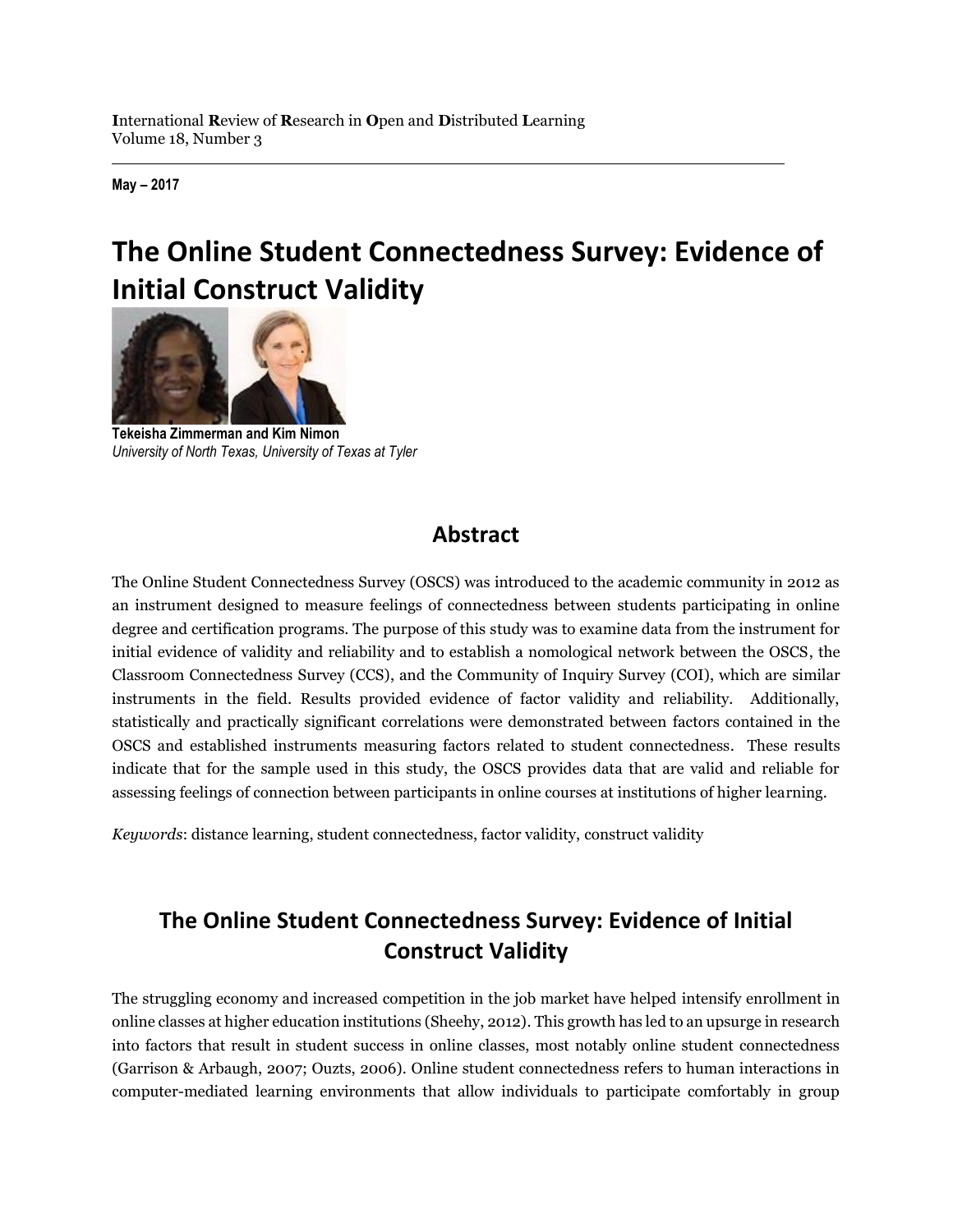communication while simultaneously forming social relationships within the group (Galambos, Abelson, & Black, 1986). The ability to understand how students interact and succeed in online courses is critical because online learning is expected to be a vital part of long-term strategies for many higher education institutions (Sheehy, 2012). The need to study factors related to online connectedness has been addressed by several authors (Rovai, 2002a; Slagter van Tyron & Bishop, 2006, 2009; Shin, 2003; Tu & McIsaac, 2002). However, a review of the contemporary literature yielded three instruments designed to measure the concept of online student connectedness (Bolliger & Inan, 2012). These instruments are: the Classroom Community Scale (CCS; Rovai, 2002a), the Community of Inquiry Scale (COI; Arbaugh et al., 2008), and the Online Student Connectedness Survey (OSCS; Bolliger & Inan, 2012).

Rovai (2002a) developed the CCS to measure students' sense of community in a learning environment. Subscales were shown to measure social community and learning community, but a test of the psychometric properties revealed that the CCS might be best suited for graduate students (Barnard-Brak & Shiu, 2010). While the CCS measures the relationship between students as it relates to sense of community and perceived learning, it ignores the importance of relationships that students build with the course facilitator and their need for comfort with technology. Evidence suggests that students' feelings toward the facilitator and their level of comfort with technology are critical factors in developing feelings of social connectedness in online educational settings (Bolliger, 2004; Bolliger & Inan, 2012; Garrison & Arbaugh, 2007).

Arbaugh et al. (2008) developed the COI to measure the degree to which social presence, cognitive presence, and teacher presence constitute a sense of community. Factor analysis for the COI supported the idea of teaching presence as a construct, but it also suggested inconsistencies about whether teaching presence measured one or two factors (Bangert, 2009). While the feeling of community is one facet measured by the COI through its social presence factor, the instrument's purpose is to examine how features of written language promote critical thinking in computer-mediated learning environments (Arbaugh & Benbunan-Fich, 2007). Therefore, it can be argued that the COI is better suited to measure perceived learning than feelings of online student connectedness.

In 2012, Bolliger and Inan introduced the OSCS, which purports to measure feelings of connectedness between students in online degree and certification programs. The OSCS examines four factors attributed to the development of online student connectedness: comfort, community, facilitation, and interaction and collaboration. Based on this review of instruments designed to measure feelings of connectedness, the OSCS may be the first all-inclusive survey designed specifically for participants in online educational settings.

### **Purpose**

The purpose of this study was twofold and was conducted in two parts. Study 1 examined factor validity for OSCS data, confirmed the factor structure of the refined set of items, and tested and reported reliability of the scale scores. Following Study 1, Study 2 sought to confirm the structure from Study 1 and test the nomological network for the instrument using the proposed theoretical model. Confirming the structure on an independent sample demonstrates the stability of the model across samples and is common in psychometric studies (Petrie, Tripp, & Harvey, 2002). Because the OSCS is a newly developed instrument,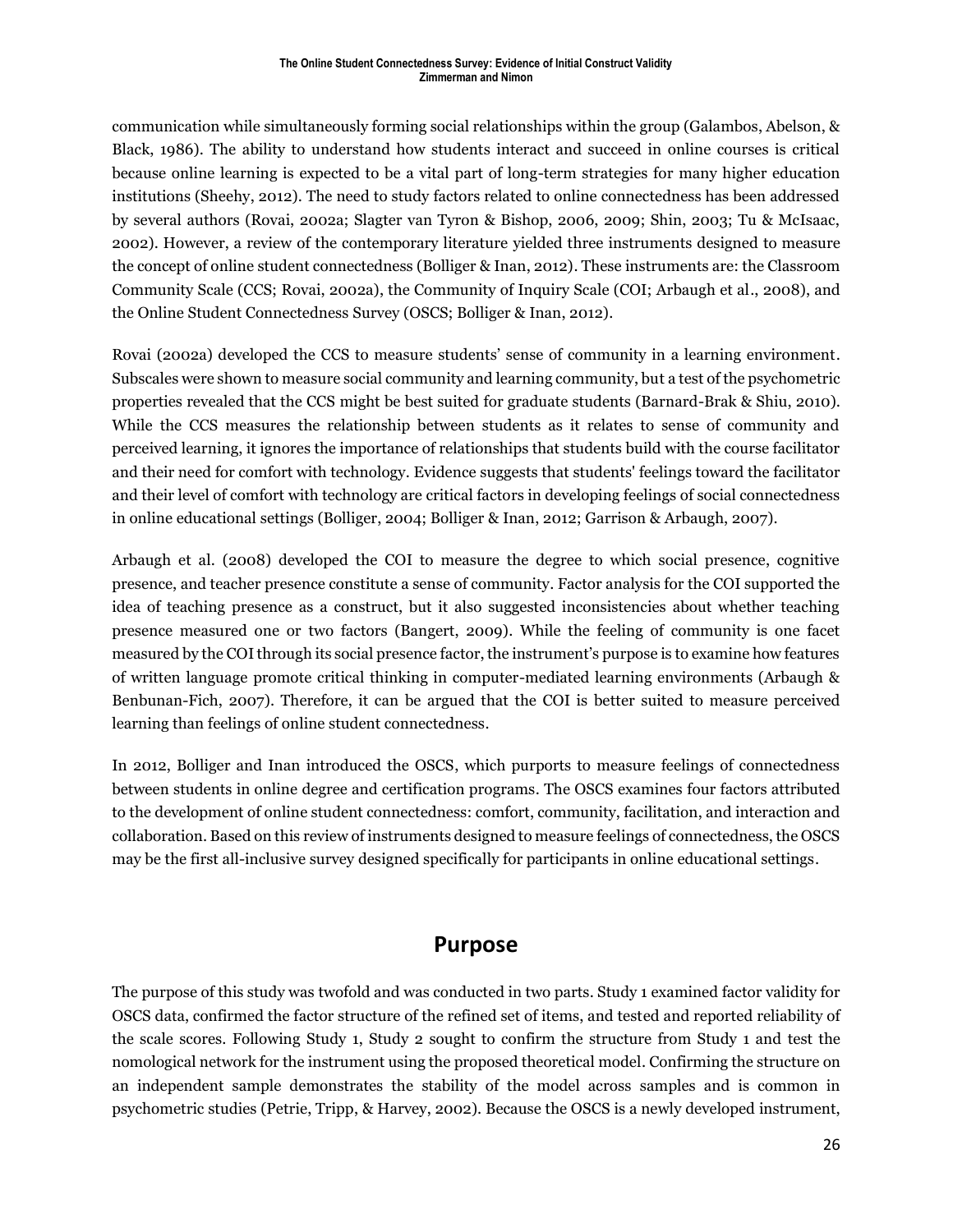evidence of factorial validity is limited, and a nomological network has not been established. Establishing a set of constructs related to online student connectedness that are generalizable to a variety of audiences would facilitate discussion in both the academic and practitioner communities and allow for studies of this phenomenon across disciplines.

## **Research Hypotheses**

Study 1 was guided by the following hypotheses to examine factor validity for the OSCs:

 $\rm{H}_{1a}$ : Pattern coefficient values for data from each of the four subscales will be > .70 (Hair, Black, Babin, & Anderson, 2010).

H1b: Reliability coefficient values for data between the full instrument and data from each subscale will be .80 or higher (Nunnally, 1978; Henson, 2001).

H1c: Factor structure scores for the OSCS will yield good fit indices: CMIN/*df* > .30, Tucker-Lewis index (TLI) >.95, comparative fit index (CFI) > .95, root mean square error of approximation (RMSEA) < .70, standardized root mean square residual (SRMR) < .08 (Byrne, 2010; Hooper, Coughlan, & Mullen, 2008; Kline, 2005).

Study 2 sought to replicate the confirmed factor structure from Study 1 and provide evidence of a nomological structure for the OSCS. As it relates to the OSCS, theory supports the following hypotheses:

H2: Data from the OSCS will be positively correlated with data from the CCS.

H2a: Data for *comfort* from the OSCS will demonstrate a *strong correlation* with data for *connectedness* and data for *learning* from the CCS.

H2b: Data for *community* from the OSCS will demonstrate a *strong correlation* with data for *connectedness* and data for *learning* from the CCS.

H2c: Data for *facilitation* from the OSCS will demonstrate a *strong correlation* with data for *learning* and a *moderate correlation* with data for *connectedness* from the CCS.

H2d: Data for *interaction and collaboration* from the OSCS will demonstrate a *strong correlation* with data for *connectedness* and data from *learning* from the CCS.

H3: Data from the OSCS will be both positively and negatively correlated with data from the COI.

H3a: Data for *comfort* from the OSCS will demonstrate a *strong positive correlation* with data from *social presence* and data for *teaching presence* from the COI.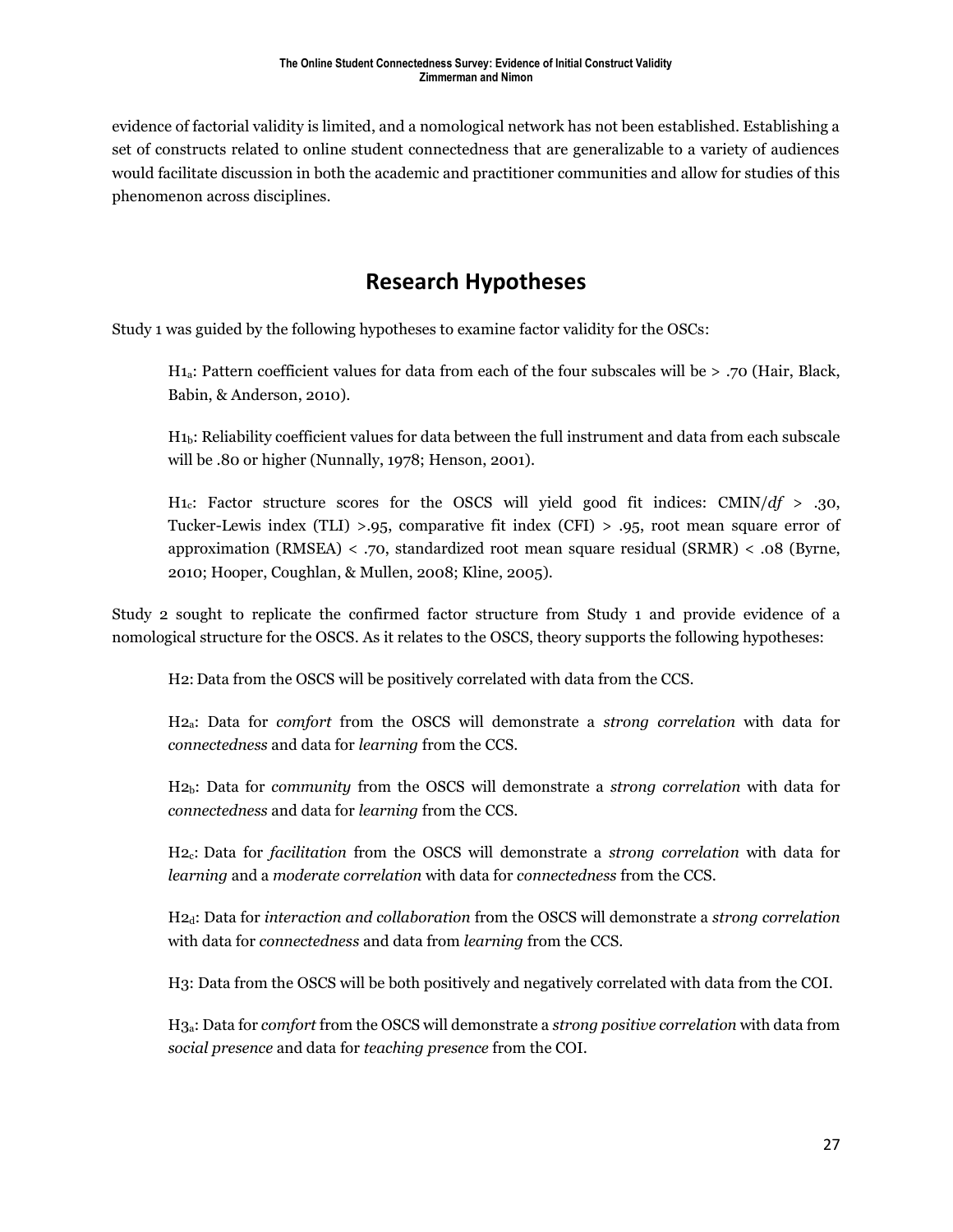H3b: Data for *community* from the OSCS will demonstrate a *strong positive correlation* with data for *social presence* and a *moderate positive correlation* with data from *teaching presence* from the COI.

H3c: Data for *facilitation* from the OSCS will demonstrate a *strong positive correlation* with data from *teaching presence* and a *moderate positive correlation* with data for *social presence* from the COI.

H3d: Data for *interaction and collaboration* from the OSCS will demonstrate a *strong positive correlation* with data for *teaching presence* and a *moderate positive correlation* with data for *social presence* from the COI.

H3e: Data for *comfort* and *facilitation* from the OSCS will demonstrate a *strong positive correlation* with data for *cognitive presence* from the COI.

H3f: Data for *community* and *interaction and collaboration* from the OSCS will demonstrate a *weak positive correlation* with data for *cognitive presence* from the COI.

## **Literature Review**

To identify influential theories and empirical studies related to online student connectedness, a search using the key terms *student connectedness*, *online course*, and *community* was performed in Google Scholar, EBSCO Host, and ABI/Inform. This search yielded 41 articles. A review of these articles resulted in the discovery of the five theories noted in this study as being related to factors influencing online student connectedness. These theories have influenced two prominent, widely used, empirically tested instruments that purport to measure student connectedness in learning environments: the Classroom Community Scale (CCS) and the Community of Inquiry (COI) Scale.

### **Relationship between the CCS and OSCS**

The CCS is composed of two factors: learning and connectedness. Both factors have been cited as promoting student connectedness (Rovai, 2002a). Randolph and Crawford (2013) related these subscales to Bolliger and Inan's (2012) factors of interaction and collaboration, facilitation, and community, which suggests a strong relationship between the CCS and the OSCS. The first scale of the CCS, learning, is defined as "the feeling that knowledge and meaning are actively constructed within the community, that the community enhances the acquisition of knowledge and understanding, and that the learning needs of its members are being satisfied" (Rovai, 2002b, p. 201). Within the framework of the CCS, learning and sense of community are strongly linked. Sense of community is defined as "a feeling that members have of belonging, a feeling that members matter to one another and to the group, and a shared faith that members' needs will be met through their commitment to be together" (McMillan & Chavis, 1986, p. 9). When participants feel a sense of community, trust begins to develop, participants are more open to asking questions of one another to help support their learning, and meaningful relationships begin to form (Dawson, 2006).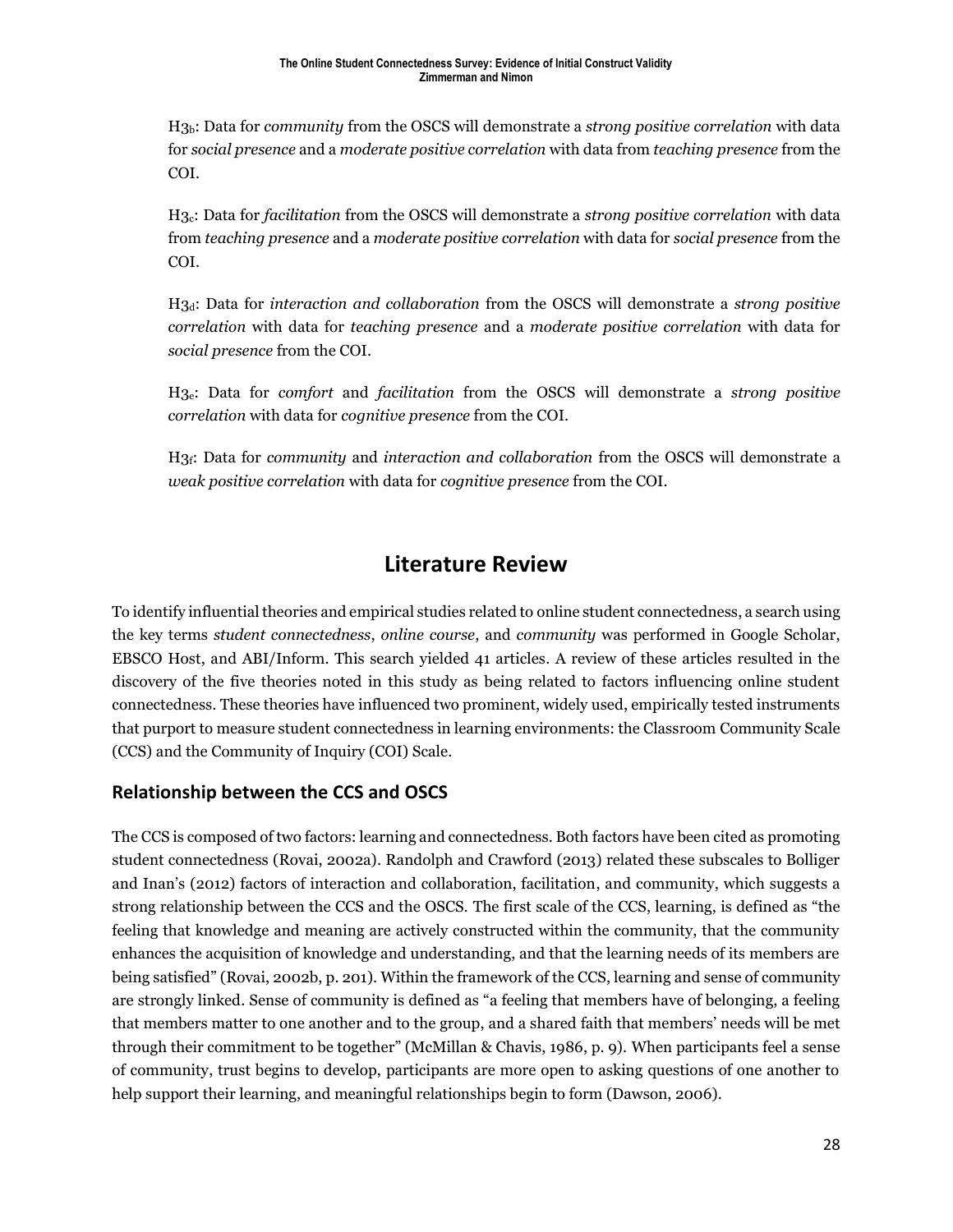The second scale of the CCS, connectedness, is defined as "the feeling of belonging and acceptance and the creation of bonding relationships" (Rovai, 2002b, p. 201). This feeling manifests in verbal and nonverbal behaviors that help to personalize interactions and is viewed as a positive factor in affecting learning outcomes. The OSCS addresses these feelings within the factor of interaction and collaboration. The factor of interaction and collaboration is described as a two-way communication process that requires students to work collaboratively with one another. This type of interaction inspires critical thinking and furthers knowledge (Bolliger & Inan, 2012).

Both learning and connectedness are prominent factors in the theory of e-mmediacy (Slagter van Tyron & Bishop, 2006). E-mmediacy is defined as "the feeling of social connectedness one has with fellow online class participants (classmates, instructor, and teaching assistant) through computer mediated experiences" (Slagter van Tyron & Bishop, 2006, p. 293). E-mmediacy also examines how technology can both enhance and impede social connectedness in online learning settings. The success of the learning environment is dependent on behaviors that reduce the perception of distance. The OSCS refers to the enhancement of technology in online educational settings as comfort and the subsequent relationship building as facilitation. Comfort, facilitation, and e-mmediacy contribute to the development of relationships within the CMC and are strongly tied to social information processing. Social information processing explains how people get to know one another and how they develop and manage relationships in CMC settings without nonverbal cues (Walther, 1992). The theory asserts that the amount of time it takes to observe and decode information from textual cues impacts the feeling of connection among participants in CMC settings and contends that the time it takes to transmit the message and the way the message is interpreted by others that determines if a connection will take place.

#### **Relationship Between the COI and OSCS**

The COI measures the dimensions of social presence, cognitive presence, and teaching presence in learning environments (Arbaugh et al., 2008). The first factor of the COI, social presence, is defined in terms of how "real" a person seems during CMC (Short, Williams, & Christie, 1976). Garrison, Anderson, and Archer (2000) related this definition to online learning by defining social presence within an online educational environment as "the ability for learners to project themselves socially and emotionally, thereby representing themselves a 'real people' in mediated communication" (p. 94). Social presence facilitates more frequent interactions, thereby forming bonded relationships within the environment. This type of bonded relationship has been correlated to community and interaction and collaboration from the OSCS (Akyol, Garrison, & Ozden, 2009; Northrup, 2002; Ryle & Cumming, 2007).

Teaching presence is described as instructional management that leads to building understanding and personal meaning among students (Garrison, Anderson, & Archer, 2000). Instructors are viewed as central figures in establishing a sense of community and teaching presence, although they are often not viewed as central figures in the community of learning by their students. Teaching presence has been linked to facilitation from the OSCS (Bolliger & Inan, 2012; Young, 2006).

Cognitive presence is described as triggering events that elicit critical thinking among learners (Garrison et al., 2000). Examples of events related to cognitive thinking are discussion board interactions, and student reflection-type activities (Ryle & Cumming, 2007). Several studies link teaching presence to cognitive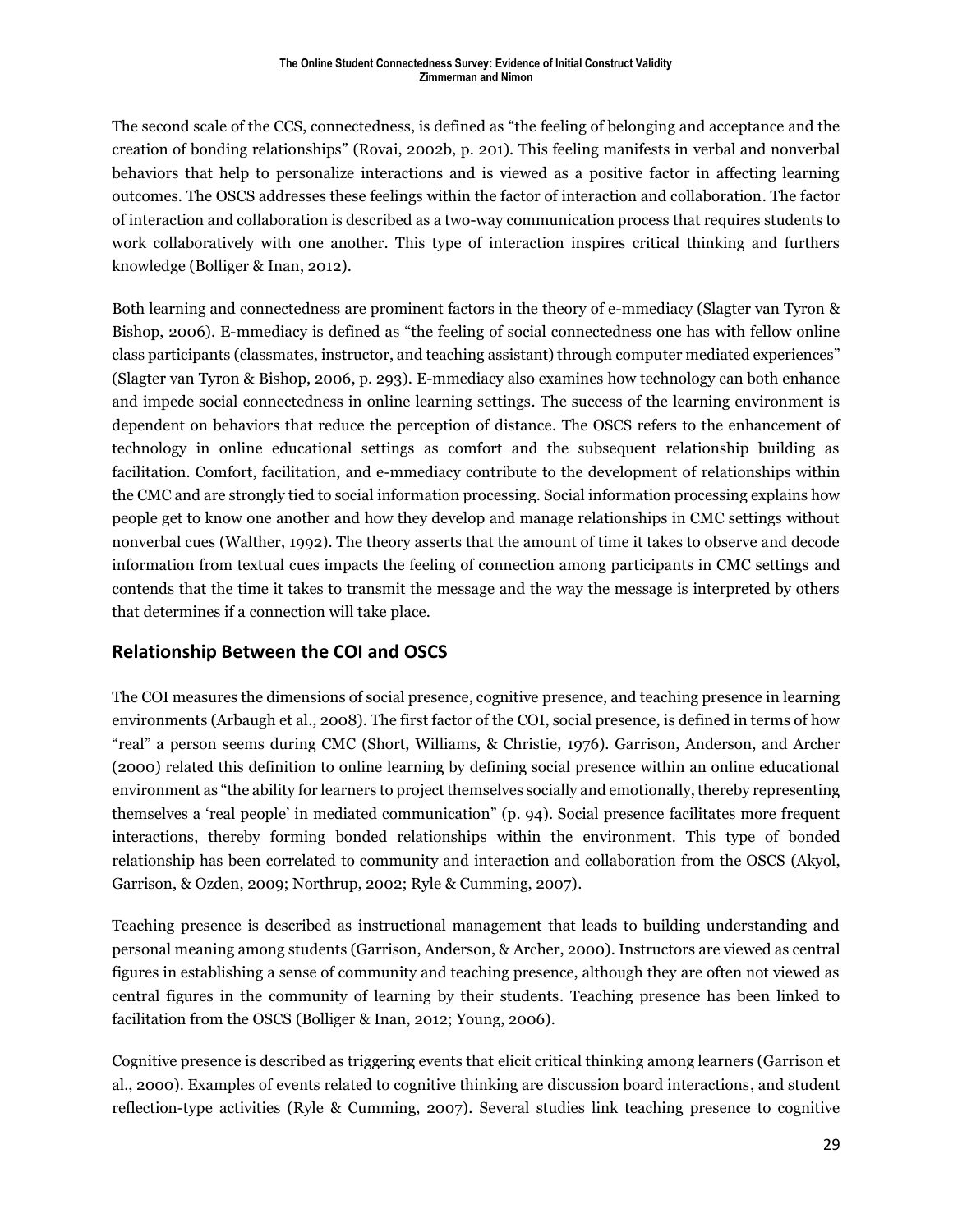presence through learning outcomes, and it has been suggested that it is the instructor's role to enhance cognitive awareness among students (Bolliger, 2004; Bolliger & Inan, 2012, Arbaugh & Benbunan-Fich, 2007; Garrison et al., 2000; Garrison & Arbaugh, 2007; Slagter van Tyron & Bishop, 2006, 2009). The instructor's actions are also linked to developing a sense of comfort with technology (Slagter van Tyron & Bishop, 2006). Cognitive presence has not been directly correlated with connectedness in the literature; rather it has been tied to the ability to construct and confirm meaning in higher education settings. Figure 1 represents the directional strengths and paths for this hypothesized nomological network.



*Figure 1*. Hypothesized model for OSCS nomological network.

### **Theoretical Framework**

A literature review was conducted to identify theories and instruments related to the construct of online student connectedness. Five theories informed the theoretical model used to test the nomological network for the OSCS. The first is e-mmediacy (Slagter van Tyron & Bishop, 2006) because it focuses on a wide scope of factors that facilitate social connectedness in online settings. Walther's social information processing theory (1992) is the second theoretical viewpoint. Social information processing theory contends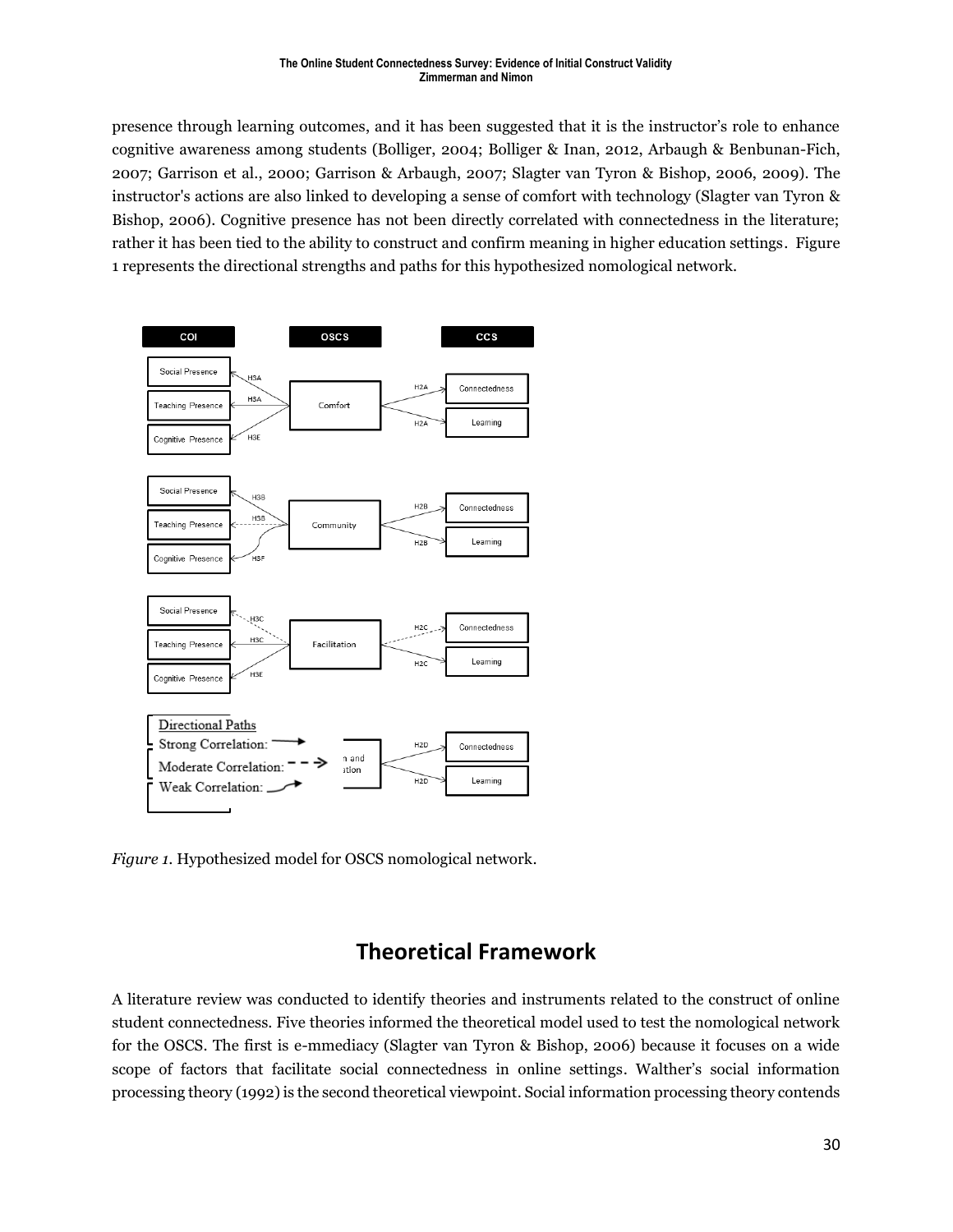that the medium itself is not the reason that connection among participants may be limited. Rather, the time it takes to transmit the message and the way the message is interpreted by others determines if a connection will take place. Social information processing provides a relevant theoretical lens because it offers insight into how people process information in a computer-mediated environment over time. As factors contributing to connection are explored, this theory may add valuable insight about the time it takes to develop relationships in online learning settings, and how the interpretation of the message being shared can enhance or hinder the relationship. Contributing to the foundation of the nomological network are McMillan and Chavis' (1986) sense of community theory; Garrison et al.'s (2000) community of inquiry theory; and Short, Williams, and Christie's (1976) social presence theory. Figure 2 depicts the theoretical model informing the proposed nomological network.



*Figure 2.* Theoretical model to test OSCS nomological network.

### **Method**

#### **Study 1**

The purpose of Study 1 was to examine factor validity for OSCS data. Study 1 utilized a quantitative, crosssectional, correlational research design. Survey methodology was used to gather information. The target population for this study included students enrolled in online courses at 4-year, public higher education institutions located in the United States.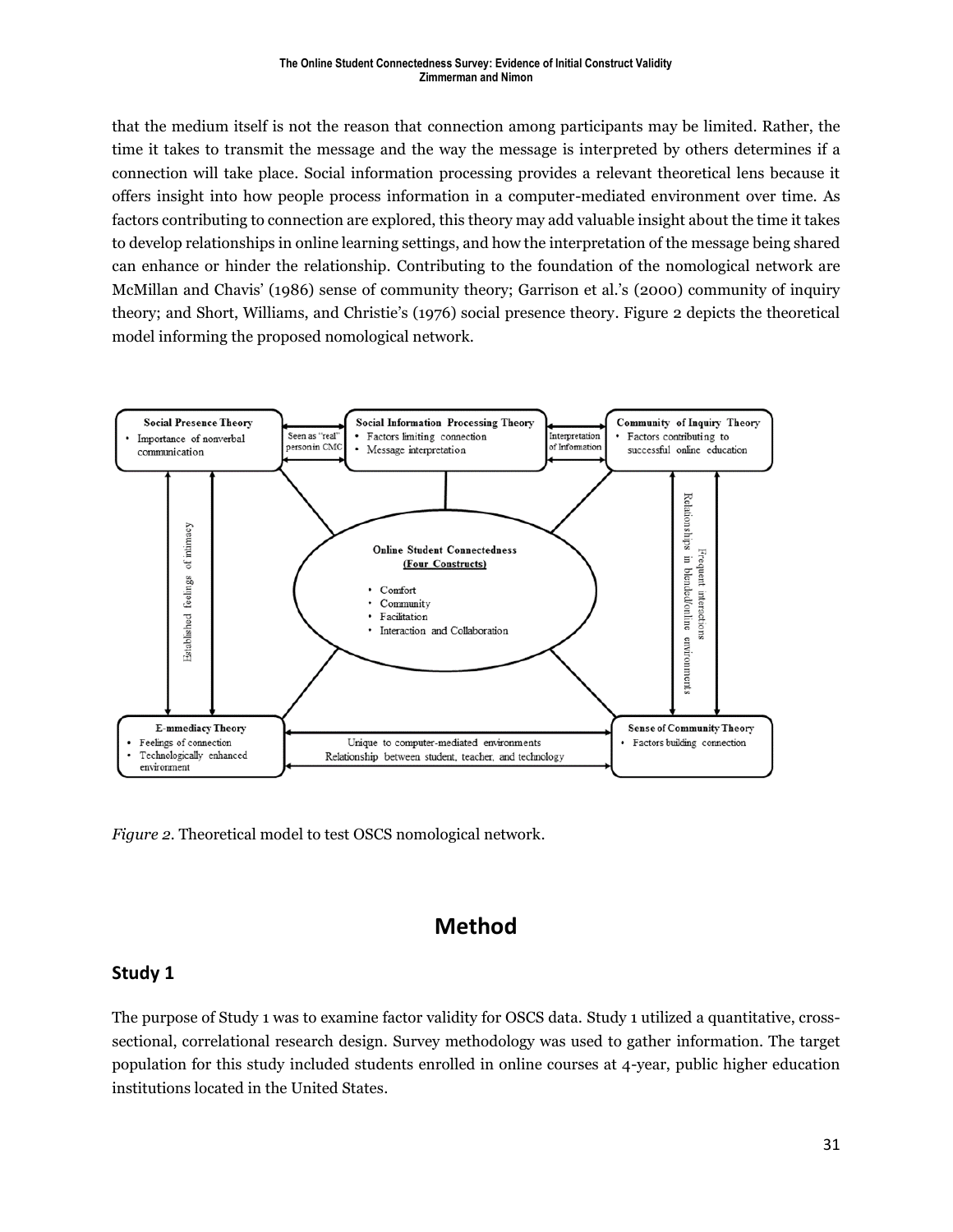#### **Participants and Procedure**

Participants for Study 1 were limited to undergraduate and graduate-level students currently enrolled in at least one online course at an institution of higher learning in the United States. Participants were identified through the research firm Qualtrics, which pre-recruits and pools together individuals who are representative of a particular population and have agreed to take part in the survey for incentives (Rao, Kaminska, & McCutcheon, 2010). Qualtrics was provided with the sample size needed, the survey questions, and prescreening questions to ensure that participants met the criteria. Qualtrics emailed the target population a link to the survey. Of the 1,176 surveys sent, 477 usable responses were obtained representing a 40.56% response rate. Of those, 35.2% were male, 88.8% were undergraduates, and 11.2% were at the graduate-level.

#### **Instrumentation**

The OSCS is a 25-item, self-report scale purported to measure feelings of connectedness for students enrolled in online degree or certification programs (Bolliger & Inan, 2012). The instrument consists of four subscales that measure comfort, community, facilitation, and interaction and collaboration. The OSCS contains statements such as *I feel comfortable in the online learning environment provided by my program* and *I work with others in my online course*. Items are rated using a 5-point Likert scale ranging from 1 (*strongly disagree*) to 5 (*strongly agree*). Data for reliability from the instrument was reported as *α* = .98 during initial validation (Bolliger & Inan, 2012). In addition to the OSCS, participants were asked five demographic questions created by the researcher.

#### **Analyses**

Sequential EFA-CFA was conducted to examine factor validity (Durvasula, Netemeyer, Andrews, & Lysonski, 2006; Worthington & Whittaker, 2006). Using the SPSS random selection feature, the original sample (n1=477) was randomly split. EFA was conducted using  $1/3$  of the responses (n=159), with the remaining 2/3 (n2 =318) saved for CFA analysis. Alpha coefficients were computed for the full-scale and each subscale of the OSCS, and average variance extracted (AVE), composite reliability (CR), and the associated squared interconstruct correlation (SIC) values were calculated to examine convergent and divergent reliability. The study used self-report data, therefore common method bias was also examined prior to attempting CFA. Once data were deemed suitable, CFA was run to confirm the refined set of items. Alpha coefficients, AVE, CR, and SIC were again calculated to test the structure.

### **Results**

#### **EFA**

For the initial EFA, four factors were extracted based on a priori knowledge of the instrument's structure (Bolliger & Inan, 2012). The four factors accounted for 66.81% of the total variance explained. Five items were deleted because they either did not load on the correct factor, or they had pattern coefficients less than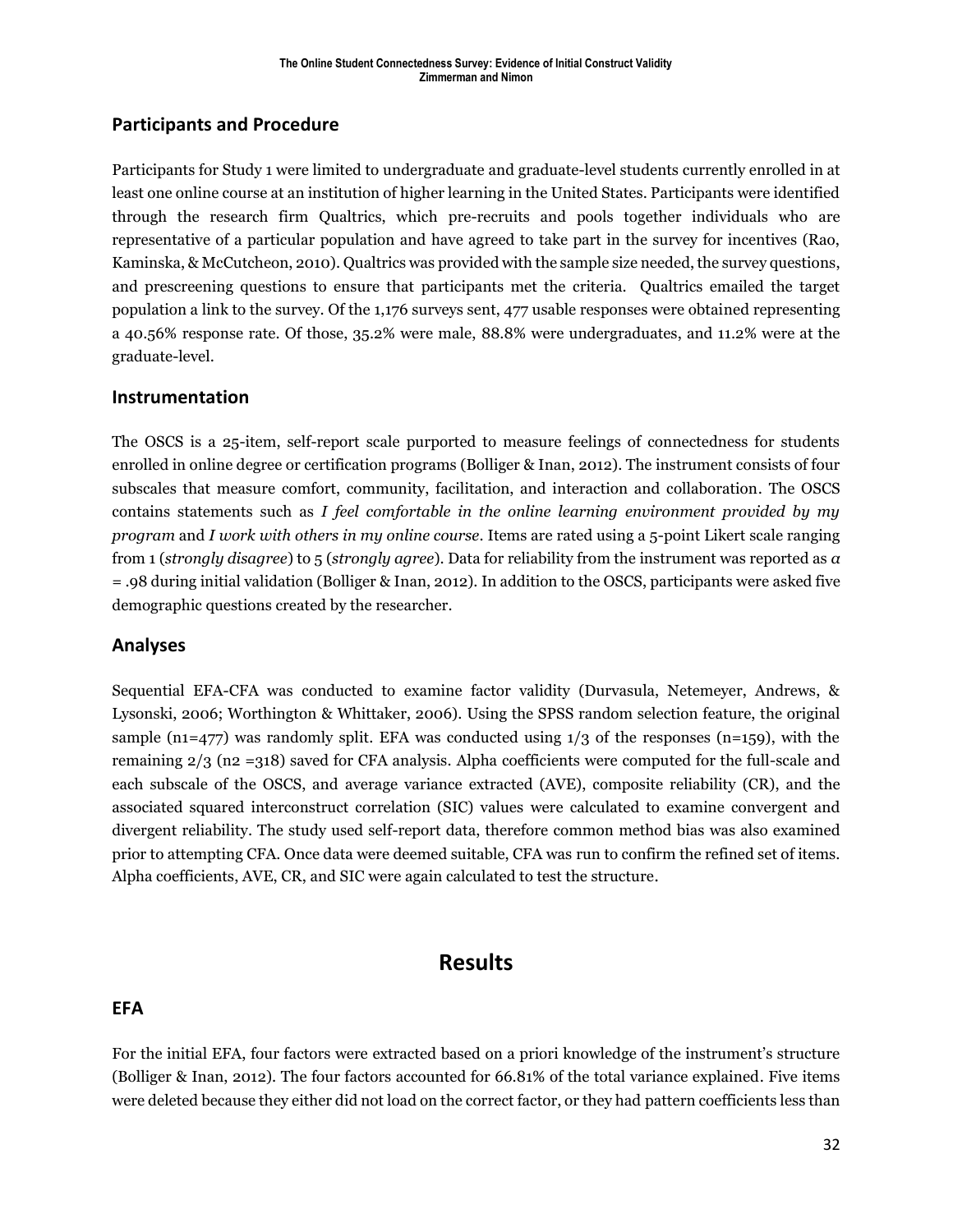.50 (Ford, MacCallum, & Tait, 1986; Henson & Roberts, 2006), and had substantial loadings on more than one factor (Matsunaga, 2010). The analysis was rerun three additional times, resulting in the deletion of four additional items and leaving the refined set of 16 items. Each remaining item had acceptable pattern coefficients, which provided support for Hypotheses H1a. The final set of items accounted for 77.17% of the total variance extracted. Table 1 shows the pattern and structure matrices for the original scale and the 16 retained items.

Alpha reliability was computed at .906 overall for all retained OSCS items. Reliability scores for items composing each factor were .836, .924, .862, and .923, for factors 1 to 4 respectively. Coefficient alphas of the total scale and subscales demonstrated acceptable reliability (Nunnally, 1978; Tait, Chibnall, & Krause, 1990), which provided support for Hypothesis H1b. Overall, data were considered suitable for further analysis, and CFA was performed.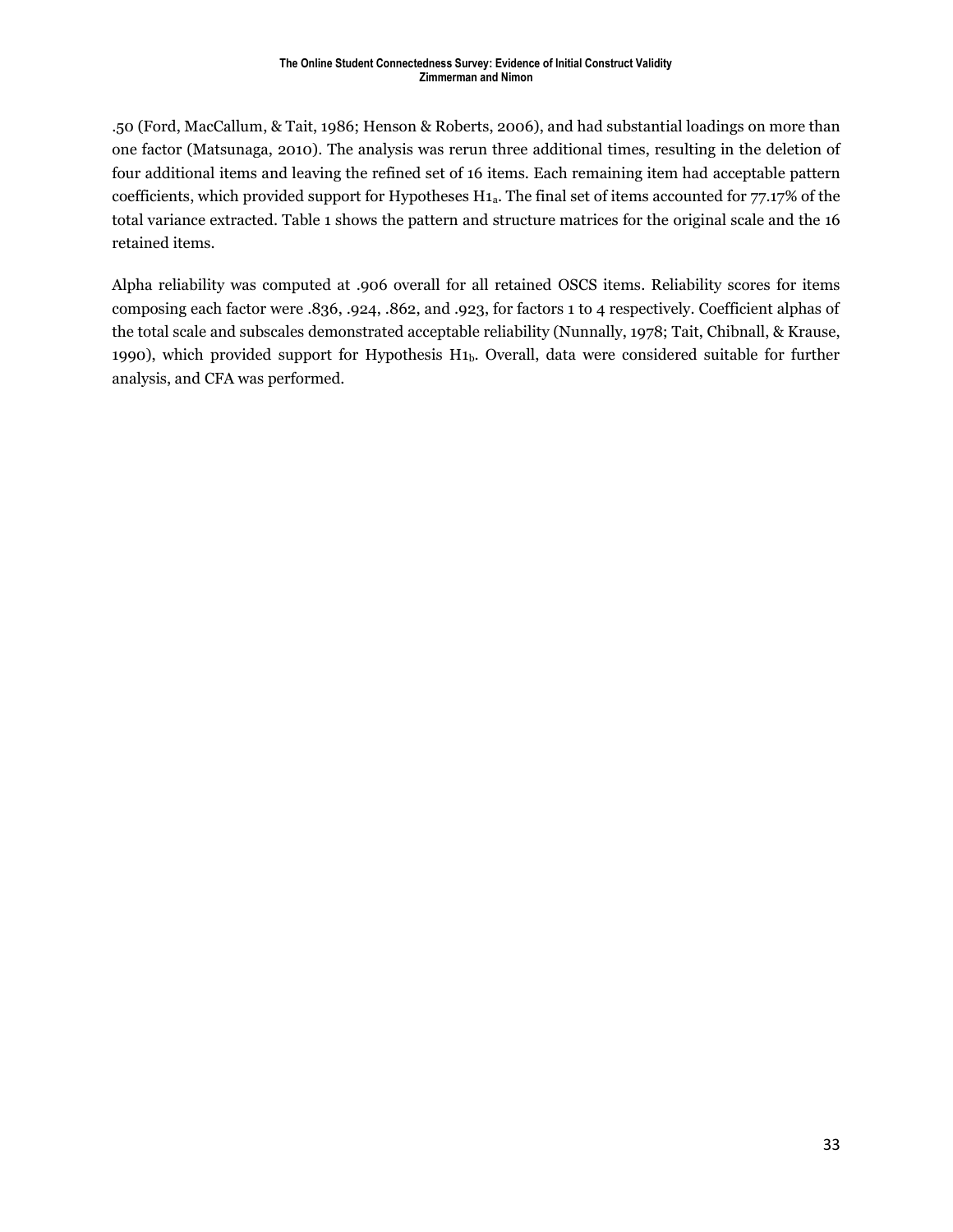#### Table 1

#### *EFA Pattern/Structure Matrix and Reliabilities for Original and Revised OSCS*

|            |                   |                          |          | Initial                 |          |         | Initial |      |                  |      | Revised                  |         |                | Revised |         |                          |                  |      |        |
|------------|-------------------|--------------------------|----------|-------------------------|----------|---------|---------|------|------------------|------|--------------------------|---------|----------------|---------|---------|--------------------------|------------------|------|--------|
|            |                   |                          |          | pattern matrix          |          |         |         |      | structure matrix |      |                          |         | pattern matrix |         |         |                          | structure matrix |      |        |
| Scale      | Item              | Initial<br>reliabilities |          | $\overline{\mathbf{c}}$ | 3        | 4       | 1       | 2    | 3                | 4    | Revised<br>reliabilities | 1       | $\overline{2}$ | 3       | 4       | 1                        | 2                | 3    | 4      |
| <b>CFT</b> |                   | .829                     |          |                         |          |         |         |      |                  |      | .836                     |         |                |         |         |                          |                  |      |        |
|            | CFT <sub>5</sub>  |                          | .068     | .095                    | $-.063$  | .628    | .377    | .497 | .426             | .789 |                          |         |                |         |         |                          |                  |      |        |
|            | CFT <sub>1</sub>  |                          | .018     | .093                    | $-.063$  | .626    | .347    | .473 | .338             | .687 |                          |         |                |         |         |                          |                  |      |        |
|            | CFT <sub>3</sub>  |                          | .438     | $-.057$                 | $-105$   | .451    | .795    | .137 | .580             | .368 |                          |         |                |         |         |                          |                  |      |        |
|            | CFT <sub>4</sub>  |                          | .822     | .121                    | $-.107$  | .027    | .788    | .256 | .499             | .443 |                          | .663    | .034           | .043    | .095    | .743                     | .269             | .528 | .442   |
|            | CFT8              |                          | .734     | $-.039$                 | .120     | $-.022$ | .758    | .131 | .540             | .377 |                          | .767    | $-.032$        | .074    | $-.019$ | .799                     | .162             | .561 | $-345$ |
|            | CFT7              |                          | .696     | $-.060$                 | .084     | .037    | .705    | .143 | .591             | .528 |                          | .892    | $-.037$        | $-.047$ | $-.013$ | .846                     | .247             | .522 | .359   |
|            | CFT <sub>2</sub>  |                          | $-437$   | $-253$                  | .213     | .366    | .574    | .267 | .392             | .573 |                          |         |                |         |         |                          |                  |      |        |
|            | CFT6              |                          | .374     | $-.014$                 | .137     | .134    | .526    | .195 | .447             | .375 |                          |         |                |         |         |                          |                  |      |        |
| <b>COM</b> |                   | .915                     |          |                         |          |         |         |      |                  |      | .924                     |         |                |         |         |                          |                  |      |        |
|            | COM11             |                          | $-.079$  | .806                    | $-0.035$ | .123    | .115    | .854 | .290             | .568 |                          | .003    | .912           | $-.111$ | $-.003$ | .217                     | .831             | .275 | .478   |
|            | COM12             |                          | $-.097$  | .802                    | .099     | .074    | .214    | .841 | .350             | .542 |                          | $-.034$ | .859           | .048    | $-.009$ | .072                     | .839             | .241 | .487   |
|            | COM14             |                          | .061     | .832                    | $-.016$  | .004    | .160    | .867 | .384             | .576 |                          | $-.002$ | .829           | .034    | $-.002$ | .174                     | .925             | .356 | .629   |
|            | COM10             |                          | $-.113$  | .766                    | .065     | .074    | .115    | .815 | .326             | .528 |                          | $-.071$ | .827           | .021    | .005    | .244                     | .844             | .418 | .509   |
|            | COM <sub>9</sub>  |                          | .054     | .698                    | $-0.132$ | .166    | .183    | .761 | .260             | .559 |                          | .031    | .747           | $-.068$ | .050    | .214                     | .857             | .329 | .602   |
|            | COM13             |                          | .118     | .755                    | .057     | $-.045$ | .280    | .771 | .405             | .508 |                          | .040    | .694           | .107    | .030    | .228                     | .764             | .482 | .520   |
| <b>FAC</b> |                   | .816                     |          |                         |          |         |         |      |                  |      | .862                     |         |                |         |         |                          |                  |      |        |
|            | FAC <sub>17</sub> |                          | $-125$   | .031                    | .468     | .475    | .361    | .499 | .460             | .654 |                          |         |                |         |         |                          |                  |      |        |
|            | FAC <sub>20</sub> |                          | $-0.045$ | $-.040$                 | .875     | .019    | .536    | .303 | .839             | .416 |                          | $-080$  | $-.062$        | .787    | .178    | .507                     | .322             | .737 | .399   |
|            | FAC <sub>18</sub> |                          | .220     | .118                    | .770     | $-.271$ | .623    | .292 | .824             | .299 |                          | .005    | $-.008$        | .918    | $-.045$ | .587                     | .293             | .824 | .303   |
|            | FAC <sub>16</sub> |                          | $-.061$  | $-.084$                 | .632     | .271    | .634    | .305 | .742             | .302 |                          |         |                |         |         | $\overline{\phantom{0}}$ |                  |      |        |
|            | FAC <sub>19</sub> |                          | $-343$   | .179                    | .582     | $-.269$ | .472    | .319 | .697             | .511 |                          | .208    | .091           | .675    | -.116   | .620                     | .305             | .792 | .300   |
|            | <b>FAC15</b>      |                          | .049     | $-.058$                 | .518     | .239    | .496    | .302 | .650             | .490 |                          |         |                |         |         |                          |                  |      |        |
| <b>INT</b> |                   | .909                     |          |                         |          |         |         |      |                  |      | .923                     |         |                |         |         |                          |                  |      |        |
|            | INT24             |                          | .014     | .149                    | $-0.052$ | .851    | .417    | .659 | .446             | .923 |                          | .004    | .100           | $-.049$ | .905    | .417                     | .691             | .336 | .955   |
|            | INT23             |                          | .052     | .068                    | $-.062$  | .839    | .427    | .575 | .424             | .875 |                          | .018    | .021           | $-.023$ | .876    | .416                     | .606             | .332 | .890   |
|            | INT25             |                          | $-0.032$ | .001                    | .053     | .777    | .443    | .612 | .466             | .789 |                          | $-.054$ | $-0.052$       | .087    | .824    | .375                     | .521             | .348 | .797   |
|            | <b>INT22</b>      |                          | .109     | .217                    | .006     | .600    | .420    | .484 | .639             | .672 |                          | .097    | .155           | .007    | .670    | .450                     | .631             | .383 | .823   |
|            | <b>INT21</b>      |                          | $-.012$  | .130                    | .167     | .494    | .296    | .461 | .303             | .661 |                          |         |                |         |         |                          |                  |      |        |

*Note.* CFT = comfort; COM = community; FAC = facilitation; INT = interaction and collaboration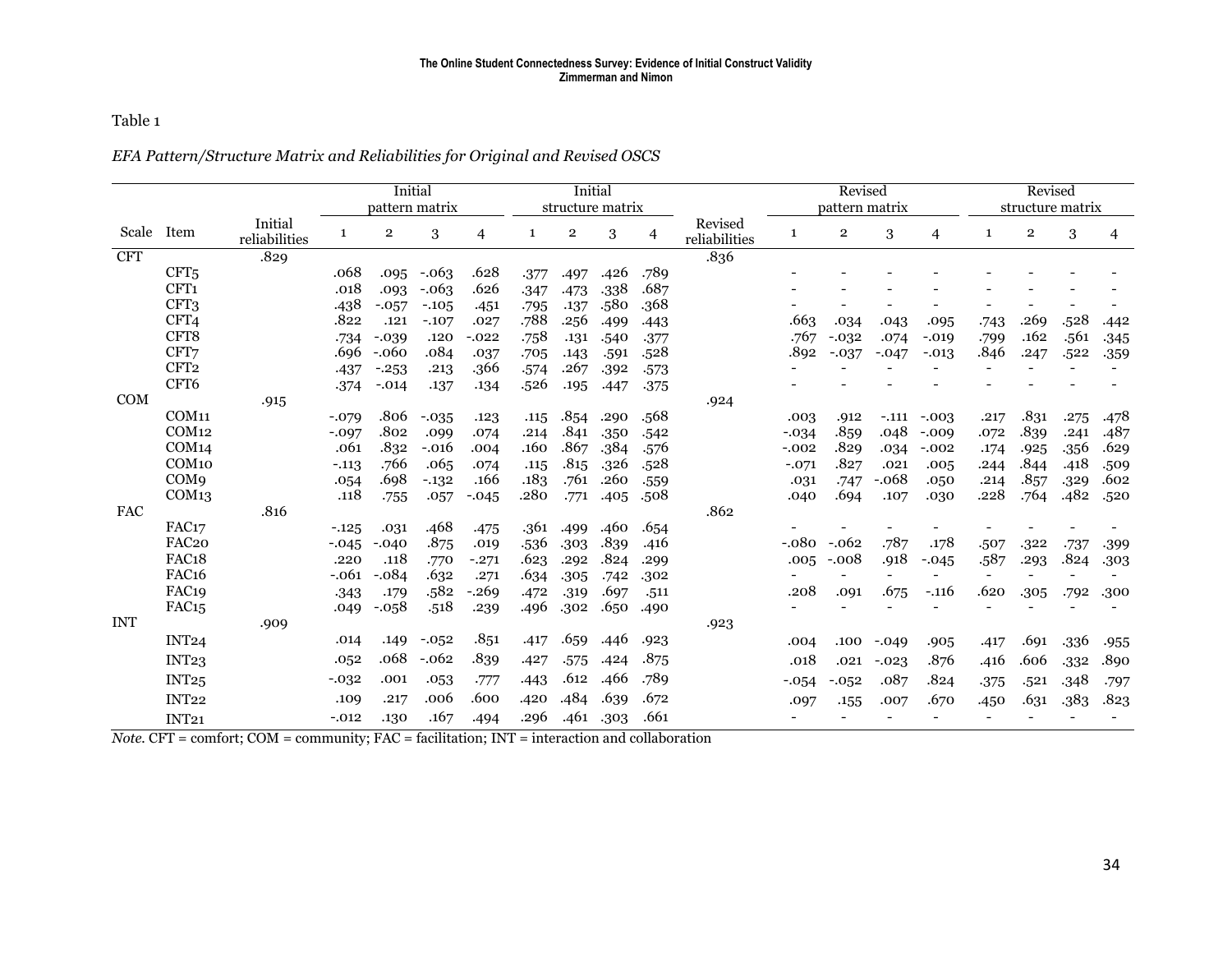#### **CFA**

Confirmatory factor analysis was conducted to analyze model fit on the refined version of the OSCS. Factor loadings and five common model-fit measures were used to assess the model's overall goodness of fit. Factor structure scores met acceptable fit indices (Byrne, 2010; Hooper et al., 2008; Kline, 2005), and the range of composite reliability (CR: .62–.86) and average variance extracted (AVE: .55–.70) provided evidence of adequate convergent validity. Shared variances between factors were lower than the associated squared interconstruct correlation (SIC) of individual factors, thus providing evidence of discriminant validity. Reliability coefficient values were calculated at .907 for the full scale and .829, .915, .816, and .909 for subscales 1, 2, 3, and 4 respectively. This supported Hypotheses  $H_1$ <sub>c</sub> Model fit indices are shown in Table 2.

#### Table 2

#### *CFA Fit Indices for Measurement Model*

| Goodness of fit measure | Recommended value | Default model |
|-------------------------|-------------------|---------------|
| CMIN/df                 | > 3.0             | 2.414         |
| <b>CFI</b>              | $\geq .95$        | .955          |
| RMSEA*                  | $\leq .08$        | .067          |
| <b>TLI</b>              | $\geq .95$        | .945          |
| <b>SRMR</b>             | $\geq .08$        | .048          |

*Note.* CMIN/df = chi-squared divided by degrees of freedom; CFI = comparative fit index; RMSEA = root mean square error of approximation; TLI = Tucker-Lewis index; SRMR = standardized root mean square residual. \*RMSEA Confidence Interval = 90%.

The data for this study came from self-report instruments, therefore it was tested for common method bias through the common latent variable method (Podsakoff, MacKenzie, & Lee, 2003). When running the test, and the varimax rotation failed to converge. These results indicate that common method bias is not a major concern for this study (Siegall & McDonald, 1995).

Overall, the factor structure of the model resulting from EFA was replicated during CFA. This indicated that data from the instrument were stable enough to move forward with Study 2, where CFA on the refined set of OSCS items were examined and the proposed nomological network was tested.

#### **Study 2**

The purpose of Study 2 was to confirm reliability of the refined set of items and determine if a nomological network exists between the OSCS, the CCS, and the COI scales. This study utilized quantitative, correlational research design to confirm factor validity of data from the refined OSCS instrument on an independent sample and to examine nomological validity between data from the refined OSCS, the CCS, and the COI. Here again, survey methodology was used to gather information. Demographic data was collected for generalizability purposes.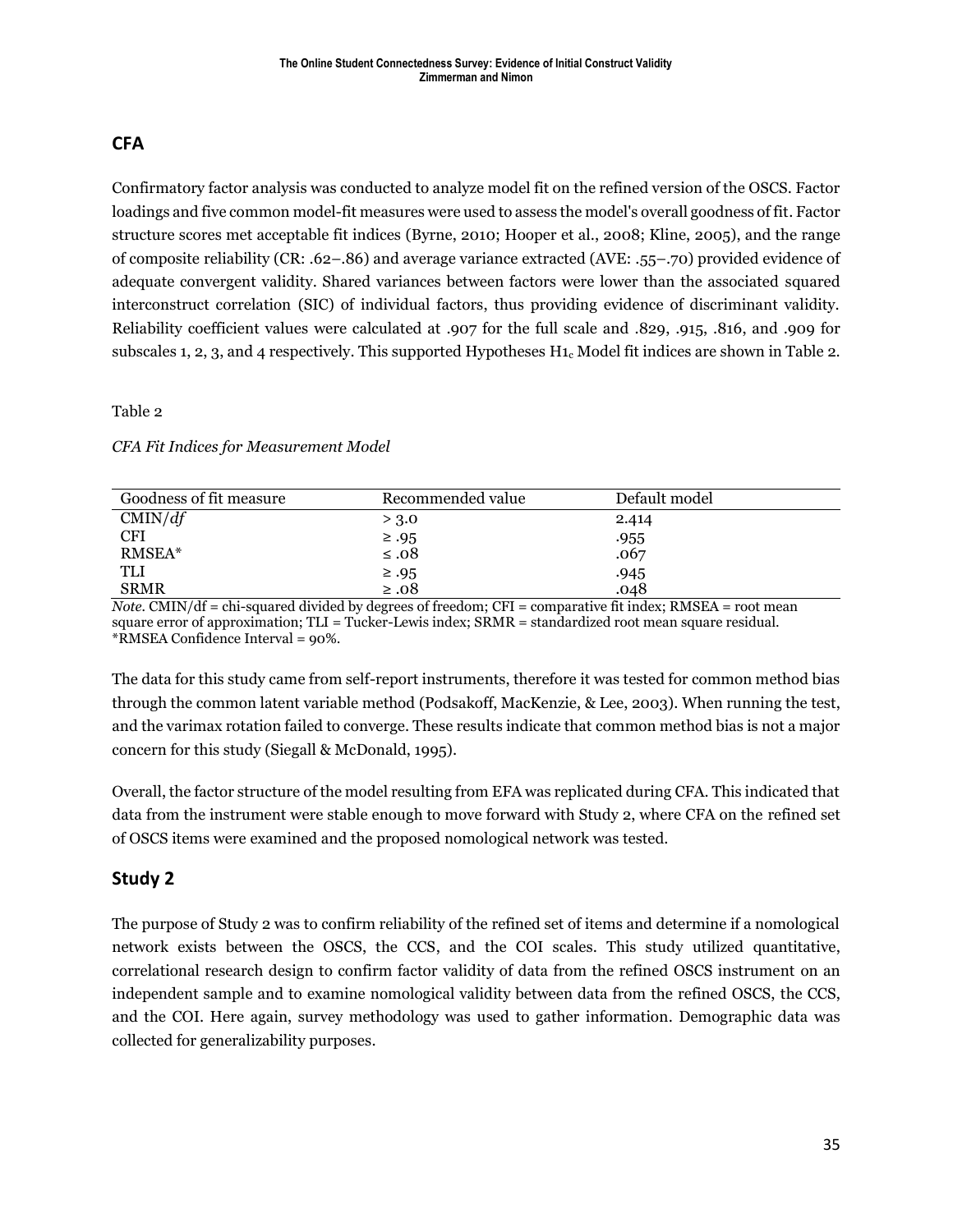#### **Participants and Procedure**

As in Study 1, the population for this study consisted of students enrolled in at least one course at a higher education institution located in the United States. Participants were also identified through Qualtrics. The firm was again provided the sample size needed, the survey questions, and prescreening questions to ensure that participants met the criteria. A total of 580 surveys were sent, and 563 were attempted. Of the 563 attempted, 263 usable responses were obtained, representing a 46.71% response rate. Of those, 36.12% were male; 28.1% were undergraduates; and 10.6% were at the graduate-level.

#### **Instrumentation**

Three instruments were utilized in this study: the revised OSCS from Study 1, the CCS, and the COI. Research exists to establish validity and reliability of data from the CCS and COI (Arbaugh et al., 2008; Bangert, 2009; Rovai, 2002b). Therefore, this was not calculated as part of Study 2.

**The Classroom Community Scale (CCS).** The CCS is a 20-item self-report scale that measures sense of community in a learning environment. The instrument contains two subscales, connectedness and learning, and contains statements such as *I feel that students in this course care about each other* and *I feel that this course results in only modest learning.* Each subscale contains 10 items and is responded to using a 5-point Likert scale ranging from 1 (*strongly agree*) to 5 (*strongly disagree*). Factor analysis studies provided evidence of construct validity (Rovai, 2002b). Data from the instrument reported α at .93 for the full scale and .92 and .87 for the subscales of connectedness and respectively (Rovai, 2002b).

**The Community of Inquiry (COI) Scale**. The COI is a 34-item self-report instrument that measures the dimensions of social presence, cognitive presence, and teaching presence in learning environments (Arbaugh et al., 2008). The scale contains items such as *I was able to form distinct impressions of some course participants* and c*ombining new information helped me answer questions raised in course activities.* Subscales for the COI include 9, 11, and 13 items respectively. Responses are reported on a 5-point Likert scale ranging from 0 (*strongly disagree*) to 4 (*strongly agree*). Literature supports that data from the instrument are valid, reliable, and efficient to measure the dimensions of social presence and cognitive presence, specific reliabilities for each subscale reported as follows: cognitive presence (*α* = .95), teaching presence (*α* = .96), and social presence (*α* = .91) (Arbaugh et al., 2008; Bangert 2009).

#### **Analyses**

CFA was conducted to confirm the factor structure from Study 1. Convergent and divergent validity was established by calculating CR, AVE, and SIC (Henson, 2001; Nunnally, 1978; Paswan, 2009). Common method bias was also examined. Once the factor structure was confirmed, correlation analysis was used to assess the strength of the relationships for observed scale scores between factors from the OSCS and factors from the identified related constructs to determine nomological validity.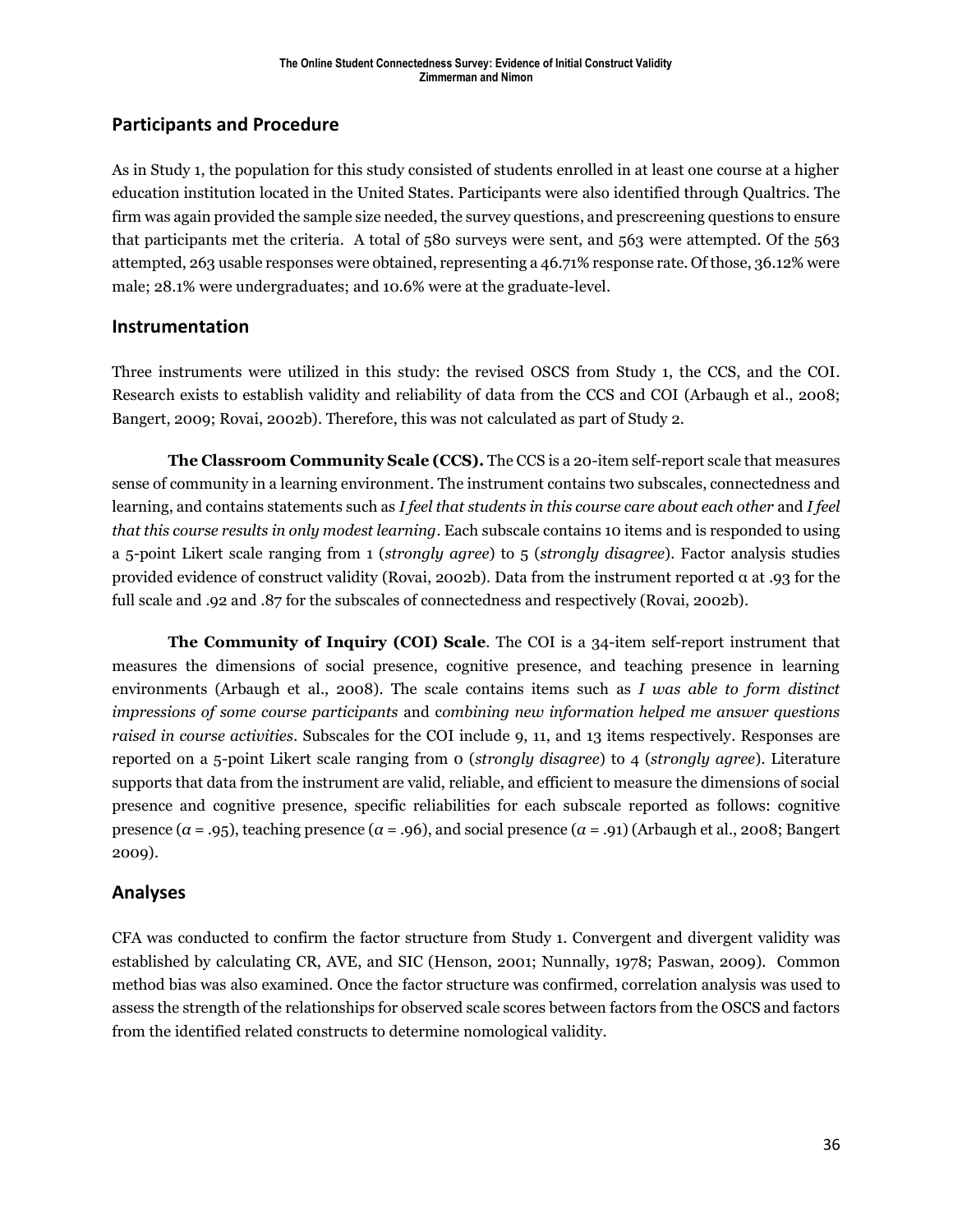## **Results**

#### **CFA**

CFA using was conducted to confirm the structure from Study 1. Factor loadings for all items demonstrated acceptable thresholds (Nimon & Zigarmi, 2014).The model demonstrated acceptable fit, and all fit indices met their recommended thresholds (Byrne, 2010; Hooper et al., 2008; Kline, 2005). Model fit indices are shown in Table 3.

#### Table 3

|  |  |  | Study 2 CFA Fit Indices for Measurement Model |
|--|--|--|-----------------------------------------------|
|--|--|--|-----------------------------------------------|

| Goodness of fit measure | Recommended value | Default model |
|-------------------------|-------------------|---------------|
| CMIN/df                 | > 3.0             | 2.44          |
| <b>CFI</b>              | $\geq .95$        | .954          |
| RMSEA*                  | $.08 \geq$        | .074          |
| TLI                     | $\geq .95$        | .943          |
| <b>SRMR</b>             | $\geq .08$        | .056          |

*Note.* CMIN/df = chi-squared divided by degrees of freedom; CFI = comparative fit index; \*RMSEA = root mean square error of approximation; TLI = Tucker-Lewis index; SRMR = standardized root mean square residual. \*RMSEA = 90% confidence level.

The range of CR (.58–.91) and AVE (.50–.72) provided evidence of adequate convergent validity. Shared variances between factors were lower than the associated SIC of individual factors, again providing evidence of discriminant validity. As in Study 1, data for Study 2 were tested for common method bias through the common latent variable method. Again, the varimax rotation failed to converge, indicating that common method bias is not a major concern for data used in this study (Siegall & McDonald, 1995).

#### **Nomological Network**

The final part of this study was concerned with the establishment of a nomological network between factors included in the OSCS, CCS, and COI. To assess the strength of the relationships, strong correlation was indicated by .50 < | *r* |; moderate correlation was indicated by .30 < | *r* | < .50; and weak correlation was indicated by .10 <  $|r| < .30$  (Ward, Fischer, Lam, & Hall, 2009). Table 4 shows correlations between factors in the OSCS, the COI, and the CCS.

Results generally supported the theoretically based predictions put forth as part of the nomological network. Hypothesis H2 predicted that data from the OSCS would positively correlate to data from the CCS. This hypothesis was partially supported as an examination of data from these two instruments revealed that all correlations between the OSCS and the CCS were positive with the exception of community and learning (*r = -.124*, *p = .001*). Hypothesis H3 predicted that data from factors of the OSCS would correlate both positively and negatively with data from factors of the COI. This hypothesis was not supported because all correlations computed for data from these two scales were positive.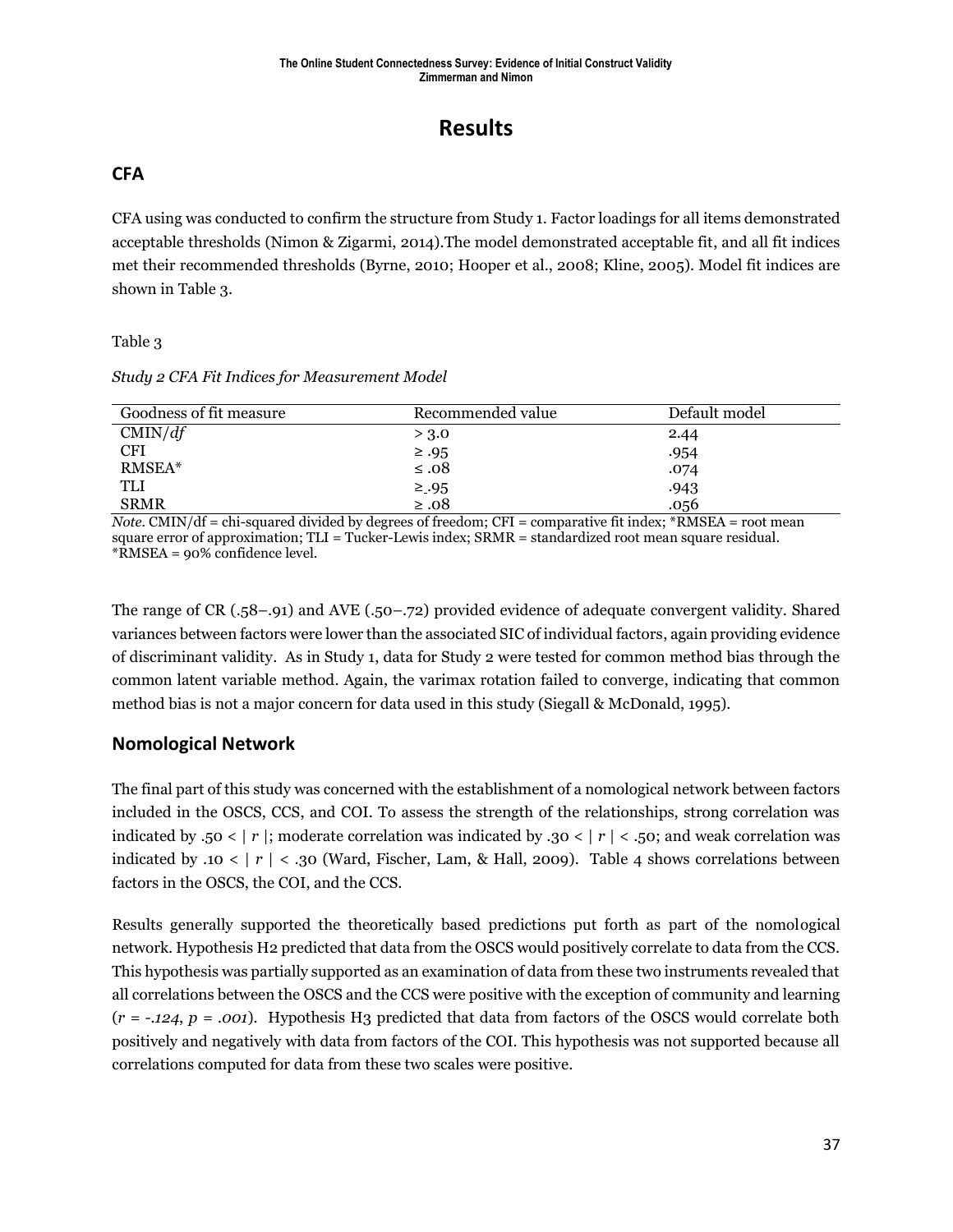#### Table 4

|                                  | Cognitive<br>Presence | Connectedness | Learning   | <b>Teaching</b><br>Presence | Social<br>Presence |
|----------------------------------|-----------------------|---------------|------------|-----------------------------|--------------------|
| Comfort                          | $.521***$             | $.378***$     | $.426**$   | $.458***$                   | $.430**$           |
| Community                        | $.502***$             | $.736**$      | $-.124***$ | $.436**$                    | $.635***$          |
| Facilitation                     | $.611***$             | $.602**$      | .351       | $.752***$                   | $.653***$          |
| Interaction and<br>Collaboration | $.544***$             | $.674***$     | .021       | $.525***$                   | $.727***$          |

#### *Correlations between Factors in the OSCS, COI, and CCS*

*Note.* \*\*Correlations significant at p < .001; \*Correlations significant at p < .005.

Results for the remaining hypotheses in H2 and H3 varied. Details for individual hypotheses is shown in Table 5.

#### Table 5

| Hypothesis<br>Path Prediction |                       | Strength   | Strength | Direction  | Direction | Hypothesis |
|-------------------------------|-----------------------|------------|----------|------------|-----------|------------|
|                               |                       | Prediction | Actual   | Prediction | Actual    | Supported? |
| H2a                           | $CFT \rightarrow CON$ | Strong     | Moderate | Positive   | Positive  | Partial    |
|                               | $CFT \rightarrow LRN$ | Strong     | Moderate | Positive   | Positive  | Partial    |
| H2 <sub>b</sub>               | $COM\rightarrow$ CON  | Strong     | Strong   | Positive   | Positive  | Yes        |
|                               | COM→LRN               | Strong     | Weak     | Positive   | Negative  | No         |
| H2 <sub>c</sub>               | FAC→CON               | Moderate   | Strong   | Positive   | Positive  | Partial    |
|                               | FAC→ LRN              | Strong     | Moderate | Positive   | Positive  | Partial    |
| H2 <sub>d</sub>               | $INT \rightarrow CON$ | Strong     | Strong   | Positive   | Positive  | Yes        |
|                               | INT→LRN               | Strong     | None     | Positive   | Positive  | No         |
| H3a                           | $CFT \rightarrow SP$  | Strong     | Moderate | Positive   | Positive  | Partial    |
|                               | $CFT \rightarrow TP$  | Strong     | Moderate | Positive   | Positive  | Partial    |
| H3 <sub>b</sub>               | $COM \rightarrow SP$  | Strong     | Strong   | Positive   | Positive  | Yes        |
|                               | $COM \rightarrow TP$  | Moderate   | Moderate | Positive   | Positive  | Yes        |
| H3 <sub>c</sub>               | $FAC \rightarrow SP$  | Moderate   | Strong   | Positive   | Positive  | Partial    |
|                               | $FAC \rightarrow TP$  | Strong     | Strong   | Positive   | Positive  | Yes        |
| H3 <sub>d</sub>               | $INT \rightarrow SP$  | Moderate   | Strong   | Positive   | Positive  | Partial    |
|                               | $INT \rightarrow TP$  | Strong     | Strong   | Positive   | Positive  | Yes        |
| H3e                           | $CFT \rightarrow CP$  | Strong     | Strong   | Positive   | Positive  | Yes        |
|                               | $FAC \rightarrow CP$  | Strong     | Strong   | Positive   | Positive  | Yes        |
| H3f                           | $COM \rightarrow CP$  | Weak       | Strong   | Positive   | Positive  | Partial    |
|                               | INT→CP                | Weak       | Strong   | Positive   | Positive  | Partial    |

Results of Hypotheses Predicted for Study 2

Note. CFT = Comfort from the OSCS; COM = Community from the OSCS; FAC = Facilitation from the OSCS; INT = Interaction and Collaboration from the OSCS; LRN = Learning from the CCS; CON = Connectedness from the CCS; SP = Social Presence from the COI; TP = Teaching Presence from the COI; CP = Cognitive Presence from the COI.

Based on these results, the final nomological network model was altered. Figure 3 shows the final directional paths and strengths between factors form the OSCS, COI, and CCS.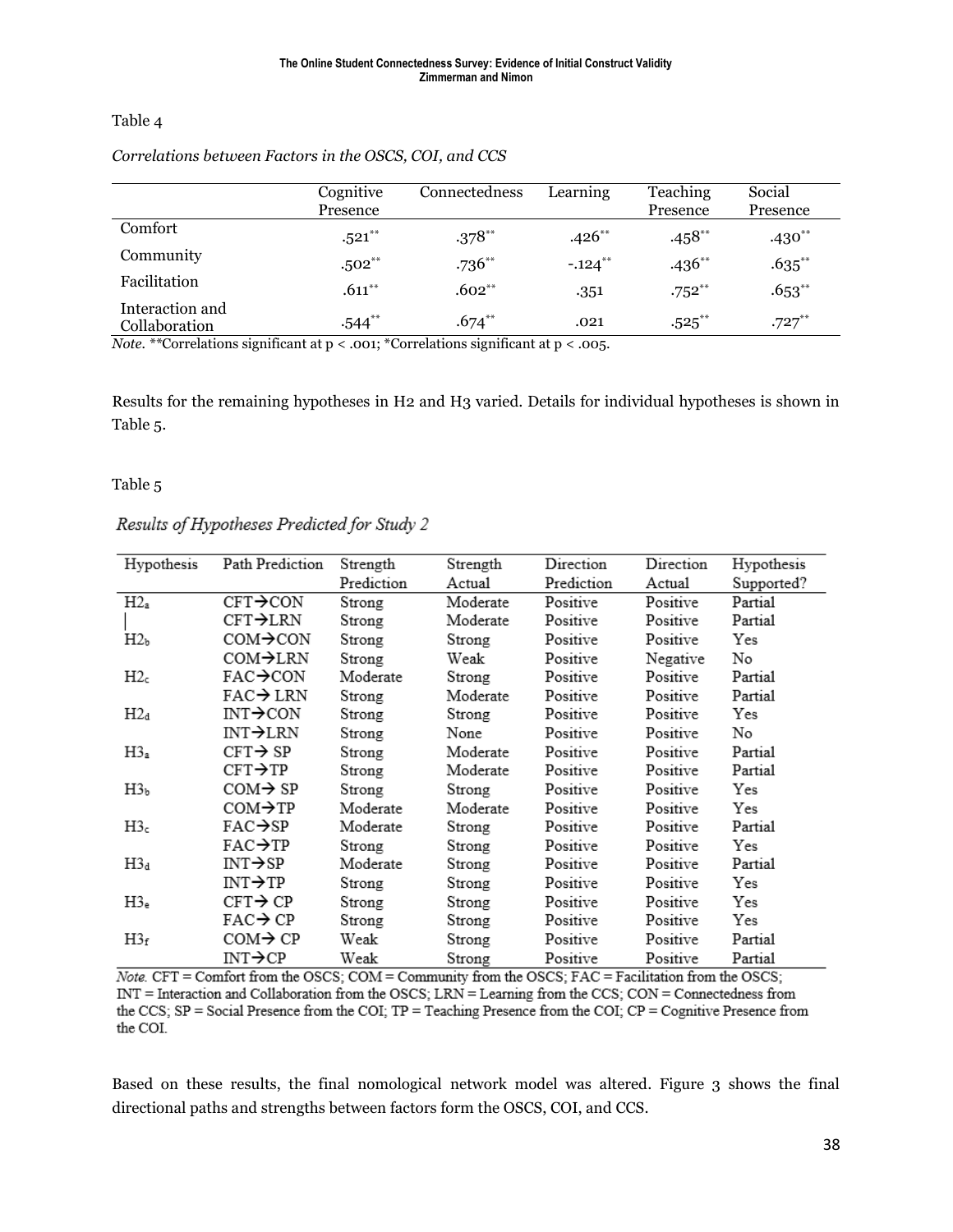**The Online Student Connectedness Survey: Evidence of Initial Construct Validity Zimmerman and Nimon**



Key

OSCS: Online Student Connectedness Survey

COI: Community of Inquiry Scale

CCS: Classroom Community Scale

Directional Paths

Strong Correlation:

– → Moderate Correlation:

Weak Correlation:  $\longrightarrow$ 

*Figure 3.* Final model for OSCS nomological network.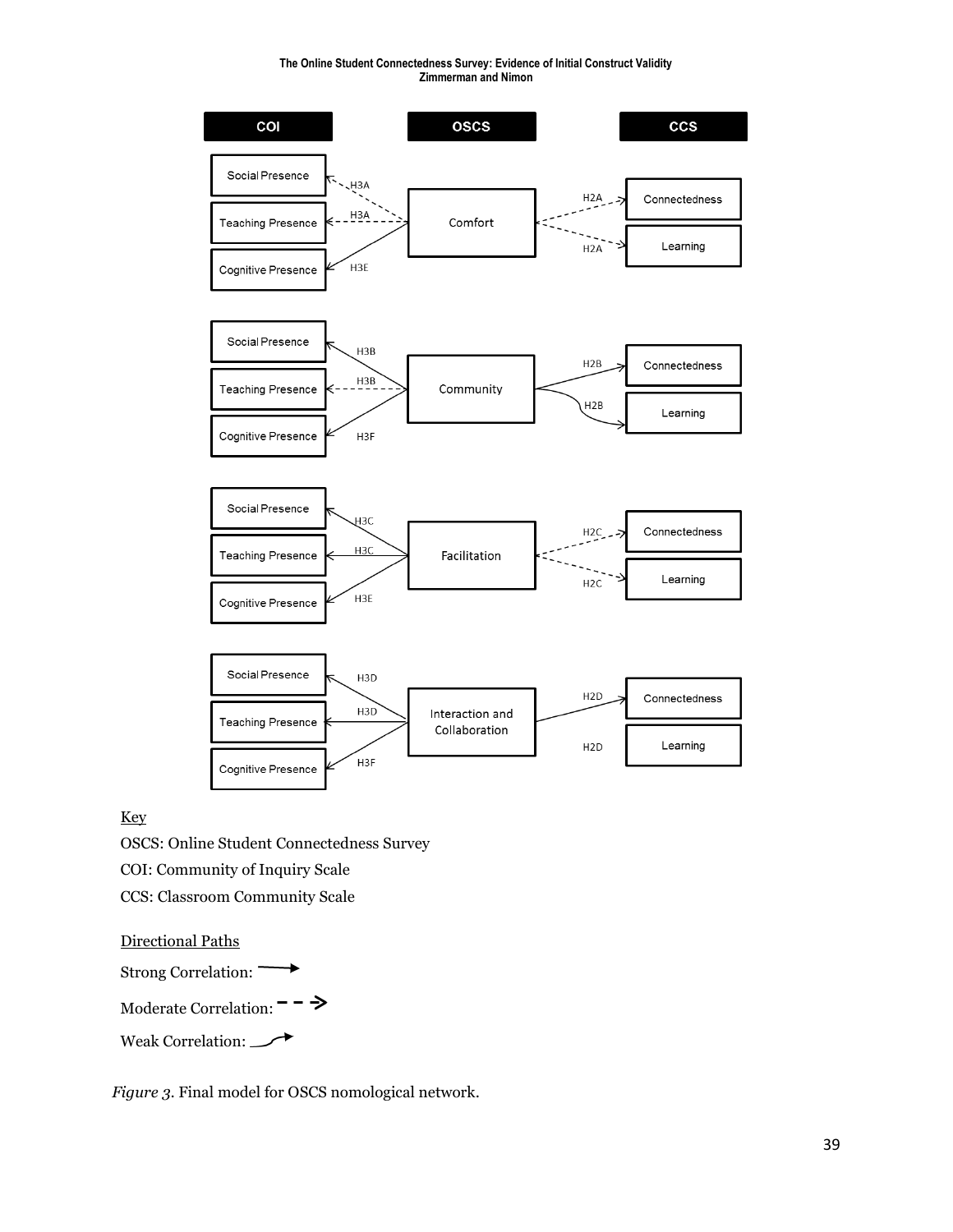## **Discussion**

This study was undertaken to determine if the OSCS could hold promise for the academic and practitioner community as it relates to research for the design of online courses and the success and retention of students participating in this course modality. Research findings accomplished the task of providing evidence of factor validity, reliability, and the establishment of a nomological network for data gathered using the OCSC. This implies that the instrument may be useful in further research designed to study online student connectedness. The introduction of a reliable and valid scale to measure feelings of connection between students in online courses holds promise for a fresh perspective on this course format.

### **Implications for Theory**

The finding that cognitive presence is highly correlated to feelings of connection may enhance future theories related to online learning. The opportunity to provide a framework that explores the integration between student connectedness in online courses and the level of cognitive presence will strengthen the research on the phenomena of how connectedness is achieved and sustained in the online educational environment. New theories devoted to the development of cognitive presence and the variables that influence this factor would also be useful.

### **Implications for Practice**

This study added to the body of knowledge concerning the importance that the instructor plays in helping students develop feelings of connectedness in online courses. Instructors should work to encourage active participation between students in their courses. Their role should not simply be as spectator, but as an active participant in discussions and other activities designed to help students connect. This interaction could mitigate feelings of isolation among students in online learning environments and positively impact the student dropout rate.

Additionally, attention should be paid to the development of community in online courses. Forming a sense of community may take time; therefore, the course should be designed in a way that helps this bonding take place as quickly as possible. Immediate bonding can accomplished with course introductions between students and the instructor (Slagter van Tyron & Bishop, 2006). These introductions do not always need to take place on discussion boards. With the incorporation of social media into educational settings, institutions, and facilitators alike are encouraged to explore how technology such as Instagram and Vine might be used to help in this area.

## **Limitations, Delimitations, and Recommendations for Future Research**

One limitation of this study is the difference in teaching methods and styles of facilitators in online courses. It is suspected that the level of interaction between the facilitator and students might vary greatly depending on one's teaching style and experience with teaching in a virtual environment. These differences could have influenced participant responses to the questions, specifically those that were focused on facilitation and learning. A recommendation for future research is to determine if teaching style has an impact on the results of the data.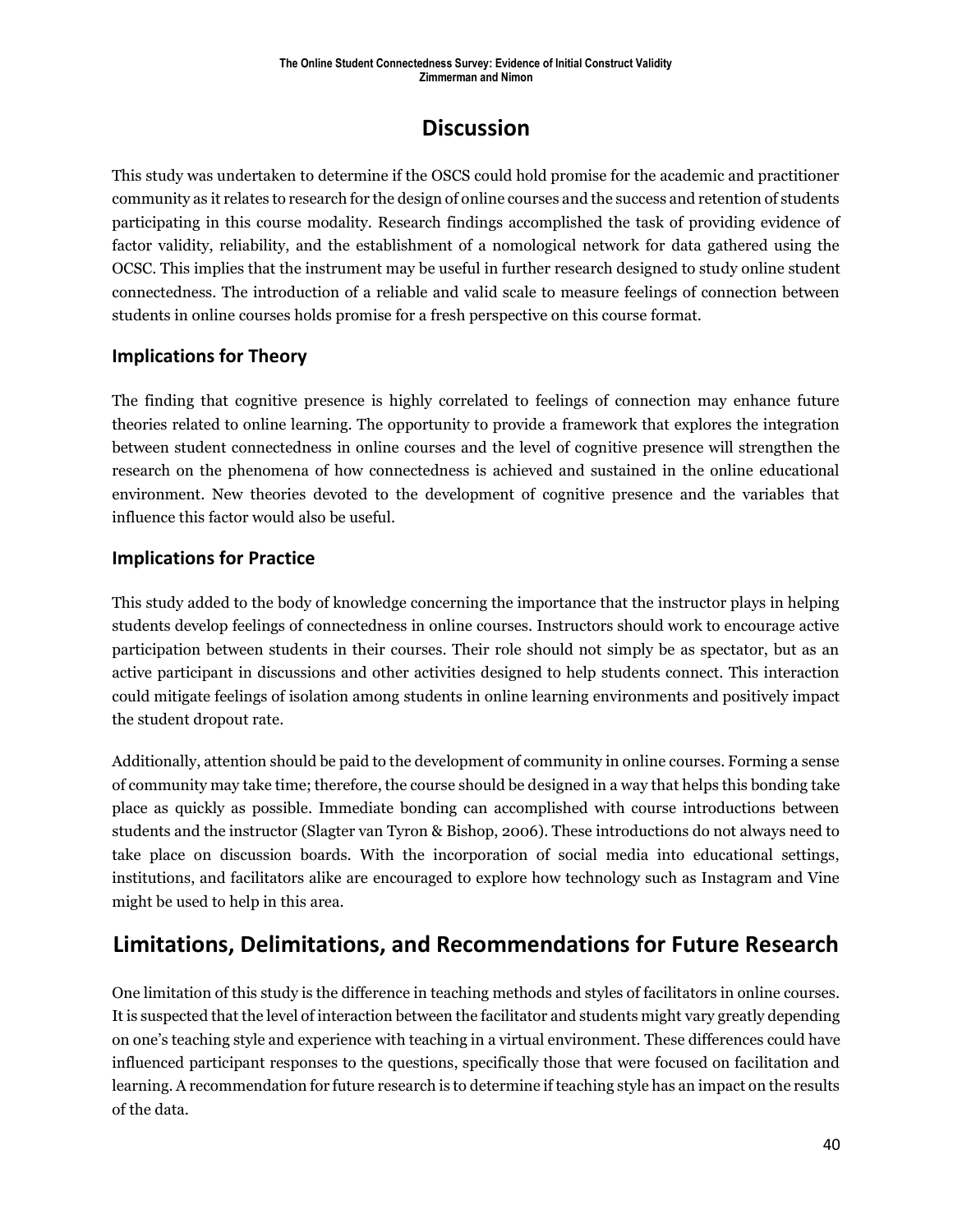A second limitation of this study was that it relied on self-report data. Self-report data may provide unreliable results because of social desirability effects (Crockett, Schulenberg, & Petersen, 1987). The effects of social desirability can introduce bias, which can become a source of error in psychological and social science testing. Tests of social desirability attempt to measure the truthfulness of respondents during selfreport studies (Crowne & Marlowe, 1960). A future recommendation would be to include a test of social desirability as part of the scale to mitigate this risk.

A main delimitation of this study was the sample. The sample was purposely limited to students located in and taking courses at 4-year universities in the United States to minimize errors related to cultural differences. In future studies, the sample could be expanded to include students outside of the United States. In doing so, the researcher would need to determine if cultural differences could be a factor in the results obtained. One way could determine if cultural differences are a factor by assessing manifest validity. Manifest validity studies how language is selected and combined into questionnaire statements during the creation of surveys (Larsen, Nevo, & Rich, 2008; Nimon, Shuck, & Zigarmi, 2015). Conducting a test of manifest destiny for the OSCS could help mitigate against cultural differences related to language when administering the survey among those to whom English is a second language.

## References

- Akyol, Z., Garrison, D. R., & Ozden, M. Y. (2009). Development of a community of inquiry in online and blended learning contexts. *Procedia—Social and Behavioral Sciences, 1,* 1834–1838. doi:10.1016/j.sbspro.2009.01.324
- Arbaugh, J. B., & Benbunan-Fich, R. (2007). The importance of participant interaction in online environments. *Decision Support Systems*, *43*, 853-865. doi:10.1016/j.dss.2006.12.013
- Arbaugh, J. B., Cleveland-Innes, M., Diaz, S. R., Garrison, D. R., Ice, P., Richardson, J. C., & Swan, K. P. (2008). Developing a community of inquiry instrument: Testing a measure of the COI framework using a multi-institutional sample. *Internet and Higher Education. 11*, 133–136.
- Bangert, A. W. (2009). Building a validity argument for the community of inquiry survey instrument. *Internet and Higher Education, 12*, 104–111.
- Barnard-Brak, L., & Shiu, W. (2010). Classroom community scale in the blended learning environment: A psychometric review. *International Journal on E-Learning, 9*, 303-311. Retrieved from <http://search.proquest.com/docview/62062456?accountid=7113>
- Bolliger, D. U. (2004). Key factors for determining student satisfaction in online courses. *International Journal on E-Learning, 3*(1), 61–67.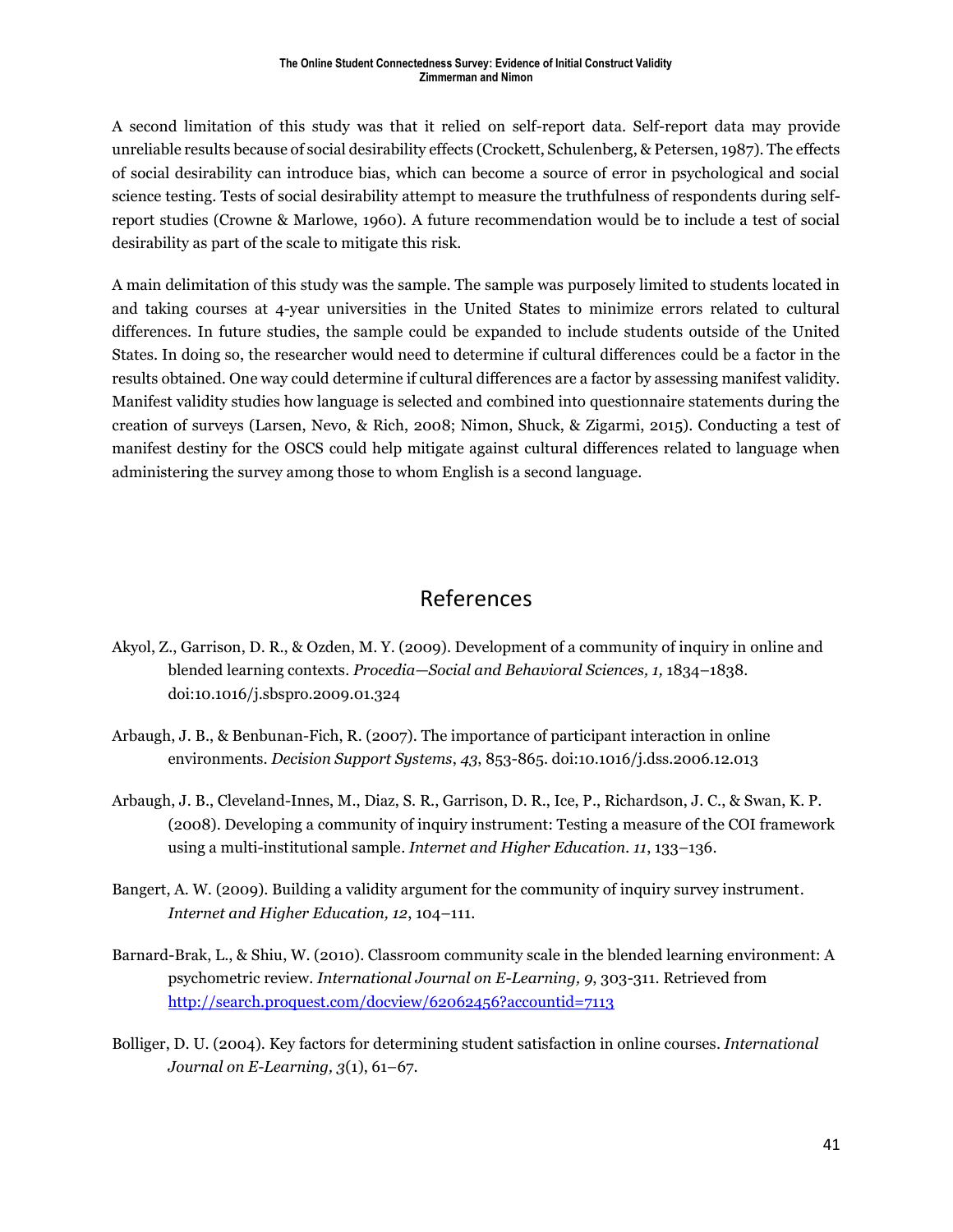- Bolliger, D. U., & Inan, F. A. (2012). Development and validation of the online student connectedness survey (OSCS). *International Review of Research in Open and Distance Learning, 13*(3), 41-65. Retrieved from<http://www.irrodl.org/index.php/irrodl/index>
- Byrne, B. M. (2010). Structural equation modeling with AMOS: Basic concepts, applications, and programming. New York, NY: Routledge.
- Crockett, L. J., Schulenberg, J. E., & Petersen, A. C. (1987). Congruence between objective and self-report data in a sample of young adolescents. *Journal of Adolescent Research, 2,* 383–392.
- Crowne, D. P., & Marlowe, D. (1960). A new scale of social desirability independent of psychopathology. *Journal of Consulting Psychology, 24*, 349–354. doi:10.1037/h0047358
- Dawson, S. (2006). A study of the relationship between student communication interaction and sense of community. *Internet and Higher Education, 9*(3), 153–162. doi:10.1016/j.iheduc.2006.06.007
- Durvasula, S., Netemeyer, R. G., Andrews, J. C., & Lysonski, S. (2006). Examining the cross-national applicability of multi-item, multi-dimensional measures using generalizability theory. *Journal of International Business Studies, 37,* 469–483.
- Ford, J. K., MacCallum, R. C., & Tait, M. (1986). The application of exploratory factor analysis in applied psychology: A critical review and analysis. *Personnel Psychology, 39*, 291–314.
- Galambos, J.A., Abelson, R.P., & Black, J. B. (Eds.). (1986). *Knowledge structures*. Hillsdale, NJ: Erlbaum.
- Garrison, D. R., Anderson, T., & Archer, W. (2000). Critical inquiry in a text-based environment: Computer conferencing in higher education. *The Internet and Higher Education 2*(2-3), 87–105. doi:10.1016/S1096-7516(00)00016-6
- Garrison, D. R., & Arbaugh, J. B. (2007). Researching the community of inquiry framework: Review, issues, and future directions. *The Internet and Higher Learning. 10*(3)*,* 157–172.
- Garrison, R. (2000). Theoretical challenges for distance education in the 21st century: A shift from structural to transactional issues. *International Review of Research in Open and Distance Learning. (1)*1, 1–17. Retrieved from<http://www.irrodl.org/index.php/irrodl>
- Hair, J. F., Black, W. C., Babin, B. J., & Anderson, R. E. (2010). *Multivariate data analysis* (7th ed.). Englewood Cliffs, NJ: Prentice Hall.
- Henson, R. K. (2001). Understanding internal consistency reliability estimates: A conceptual primer on coefficient alpha. *Measurement and Evaluation in Counseling and Development, 34*, 177–189.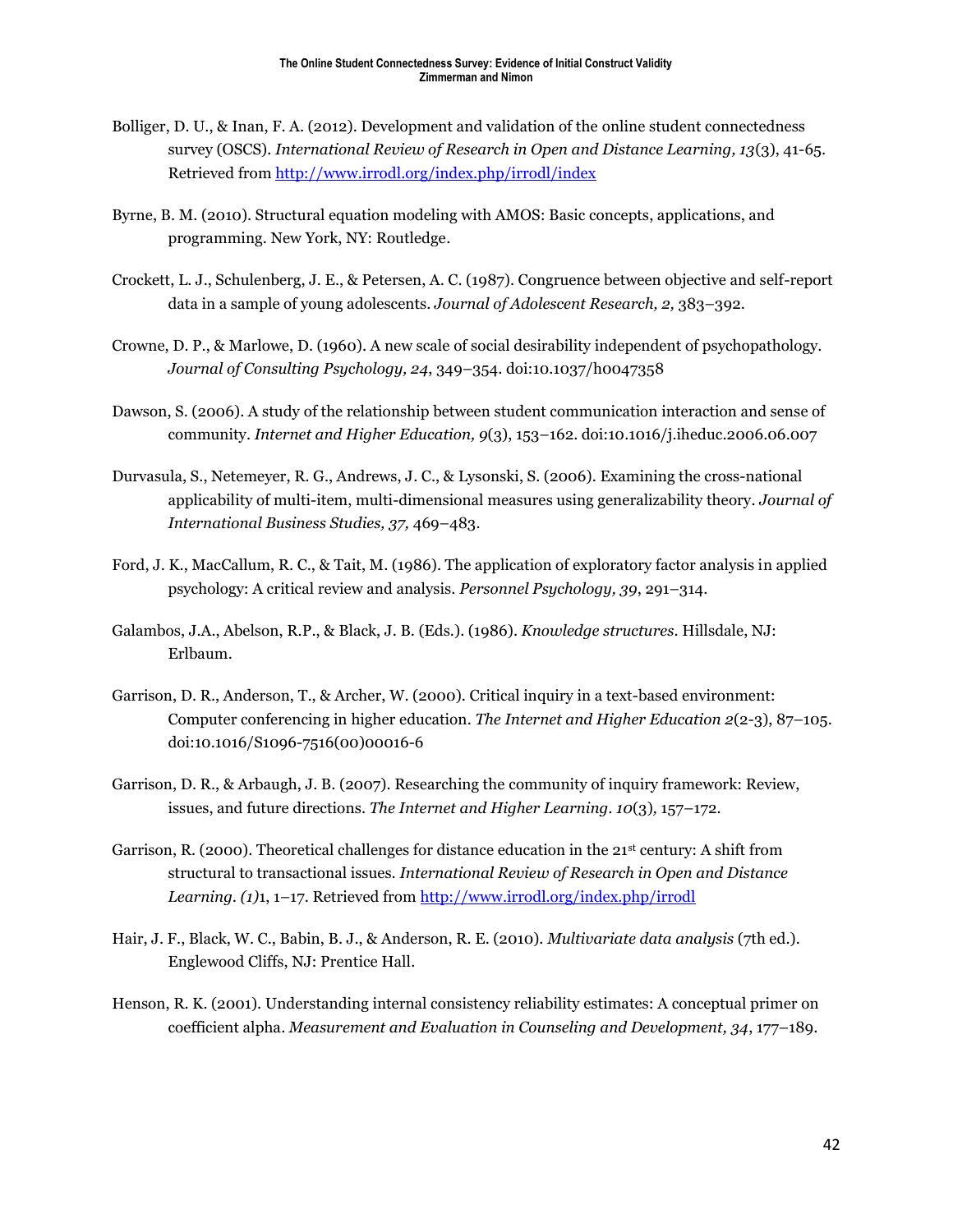- Henson, R., K., & Roberts, J., K. (2006). Use of exploratory factor analysis in published research: Common errors and some comment on improved practice. *Educational and Psychological Measurement, 66*, 393–416. doi:10.1177/0013164405282485
- Hooper, D., Coughlan, J., & Mullen, M. R. (2008). Structural equation modeling: Guidelines for determining fit. *Journal of Business Research Methods, 6*(1), 53–60.
- Kline, R. B. (2005). *Principles and practices of structural equation modeling* (2nd ed.). New York, NY: Guilford.
- Larsen, K. R., Nevo, D., & Rich, E. (2008). Exploring the semantic validity of questionnaire scales. *Proceedings of the 41st Hawaii International Conference on System Sciences. Waikoloa, HI: IEEE*. doi:10.1109/HICSS.2008.165
- Matsunaga, M. (2010). How to factor-analyze your data right: Do's, don'ts, and how-to's. *International Journal of Psychological Research, 3*(1), 97–110.
- McMillan, D. W., & Chavis, D. M. (1986). Sense of community: A definition and theory. *Journal of Community of Psychology, 14,* 6–23. doi:10.1002/1520-6629(198601)14:1<6::AID-JCOP2290140103>3.0.CO;2-I
- Nimon, K., Shuck, B., & Zigarmi, D. (2015). Construct overlap between employee engagement and job satisfaction: A function of semantic equivalence? *Journal of Happiness Studies.* doi:10.1007/s10902-015-9636-6
- Nimon, K., & Zigarmi, D. (2014). The work cognition inventory: Initial evidence of construct validity for the revised form. *Journal of Career Assessment, 23*(1), 117-135. doi:10.1177/1060972714523241
- Northrup, P. T. (2002). Online learners' preferences for interaction. *Quarterly Review of Distance Education, 3*(2), 219–226.
- Nunnally, J.L. (1978). *Psychometric theory*. New York, NY: McGraw-Hill.
- Ouzts, K. (2006). Sense of community in online courses*. Quarterly Review of Distance Education, 7*(3), 285–296. Retrieved from<http://www.aect.org/Intranet/Publications/QRDE/subguides.html>
- Paswan, A. (2009, May). *Confirmatory factor analysis and structural equations modeling: An introduction* [PowerPoint slides]. Retrieved from [http://www.cob.unt.edu/slides/paswan/](http://www.cob.unt.edu/slides/paswan/%20BUSI6280/CFA-SEM%20-Intro-May%2018%202009.ppt)  [BUSI6280/CFA-SEM -Intro-May 18 2009.ppt](http://www.cob.unt.edu/slides/paswan/%20BUSI6280/CFA-SEM%20-Intro-May%2018%202009.ppt)
- Petrie, T. A., Tripp, M. M., & Harvey, P. (2002). Factorial and construct validity of the body parts satisfaction scale-revised: An examination of minority and nonminority women. *Psychology of Women Quarterly*, *26*(3), 213–221. doi:10.1111/1471-6402.00060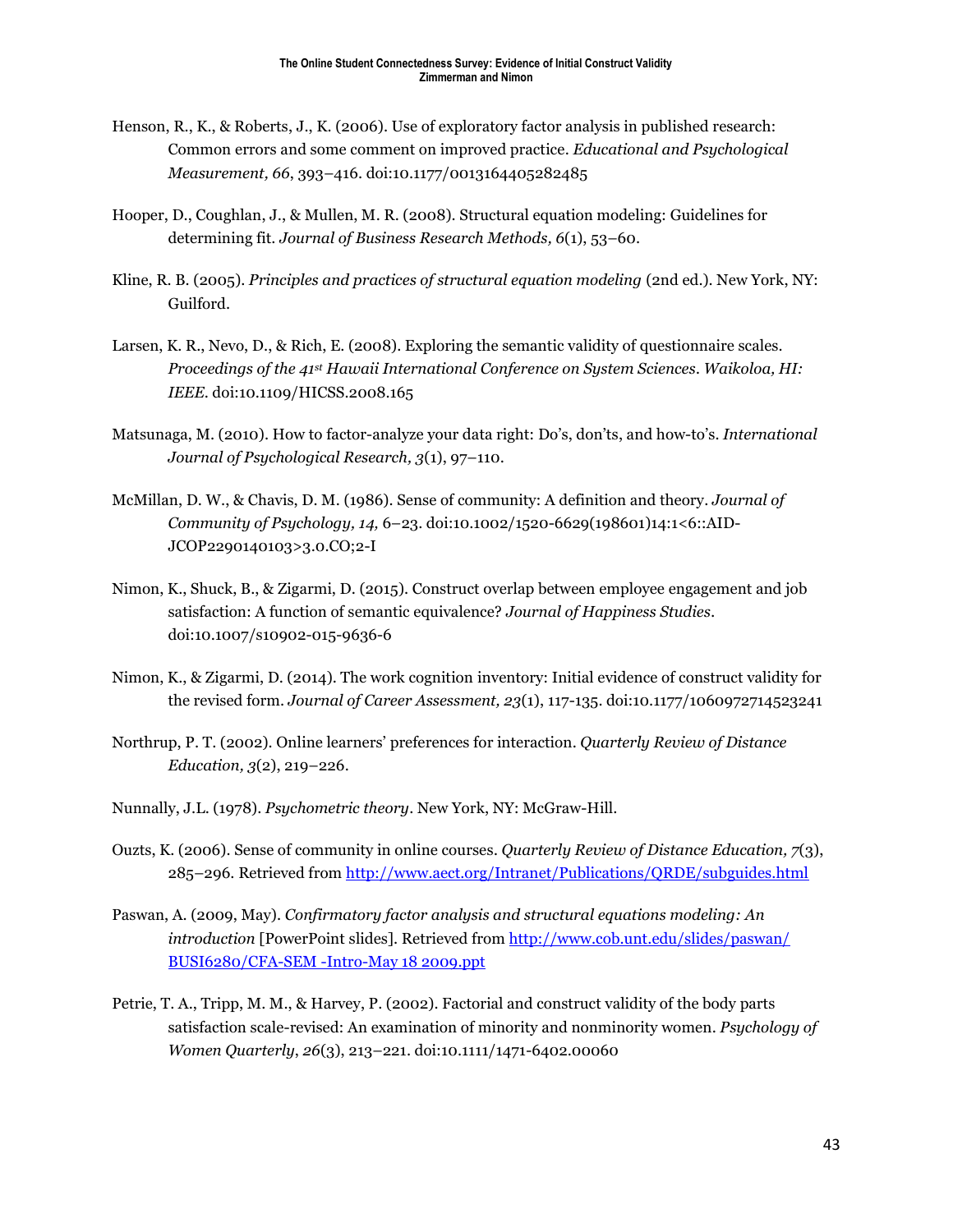- Podsakoff, P. M., MacKenzie, S. B., & Lee, J. (2003). Common method biases in behavioral research: A critical review of the literature and recommended remedies. *Journal of Applied Psychology, 88,*  879–903. doi:10.1037/0021-9010.88.5.879
- Randolph, J. J., & Crawford, L. M. (2013). Factorial validity and reliability of the sense of community in online courses scale. *Journal of Interactive Online Learning, 12*(2), 53–69. Retrieved from <http://www.ncolr.org/jiol/issues/pdf/12.2.2.pdf>
- Rao, K., Kaminska, O., & McCutcheon, A. L (2010). Recruiting probability samples for a multi-mode research panel with internet and mail components. *Public Opinion Quarterly, 74*(1), 68–84.
- Rovai, A. P. (2002a). Building sense of community at a distance. *The International Review of Research in Open and Distance Learning, 3*(1), 1–16. Retrieved from <http://www.irrodl.org/index.php/irrodl/index>
- Rovai, A. P. (2002b). Development of an instrument to measure classroom community. *The Internet and Higher Education, 5(*3), 197–211. Retrieved fro[m http://www.journals.elsevier.com/the-internet](http://www.journals.elsevier.com/the-internet-and-higher-education/)[and-higher-education/](http://www.journals.elsevier.com/the-internet-and-higher-education/)
- Ryle, A., & Cumming, K. (2007). Reflections on engagement in online learning communities. *International Journal of Pedagogies and Learning, 3*(3), 34–46. doi:10.5172/ijpl.3.3.35
- Sheehy, K. (2012, January 10). U.S. news ranks top online degree programs. *U.S. News & World Report*. Retrieved from [http://www.usnews.com/education/online-education/articles/2012/01/10/us](http://www.usnews.com/education/online-education/articles/2012/01/10/us-news-ranks-top-online-degree-programs)[news-ranks-top-online-degree-programs](http://www.usnews.com/education/online-education/articles/2012/01/10/us-news-ranks-top-online-degree-programs)
- Shin, N. (2003). Transactional presence as a critical predictor of success in distance learning. *Distance Education, 24*(1), 69–86. doi:10.1080/0158791032000066534
- Short, J. A., Williams, E., & Christie, B. (1976). *The social psychology of telecommunications*. London, England: Wiley.
- Siegall, M., & McDonald, T. (1995). Focus of attention and employee reactions to job change. *Journal of Applied Social Psychology, 25*, 1121–1141. doi:10.1111/j.1559-1816.1995.tb02610.x
- Slagter van Tryon, P. J., & Bishop, M. (2006). Identifying "E-mmediacy" strategies for web-based instruction: A Delphi study. *Quarterly Review of Distance Education*, *7*(1), 49–62. Retrieved from<http://wwwaect.org/Intranet/Publications/QRDE/subguides.html>
- Slagter van Tryon, P. J., & Bishop, M. (2009). Theoretical foundations for enhancing social connectedness in online learning environments. *Distance Education, 30*(3), 291–315. doi:10.1080/01587910903236312
- Tait, R. C., Chibnall, J. T., & Krause, S. (1990). The pain disability index: Psychometric properties. *Pain, 40*(2)*.* 171–182.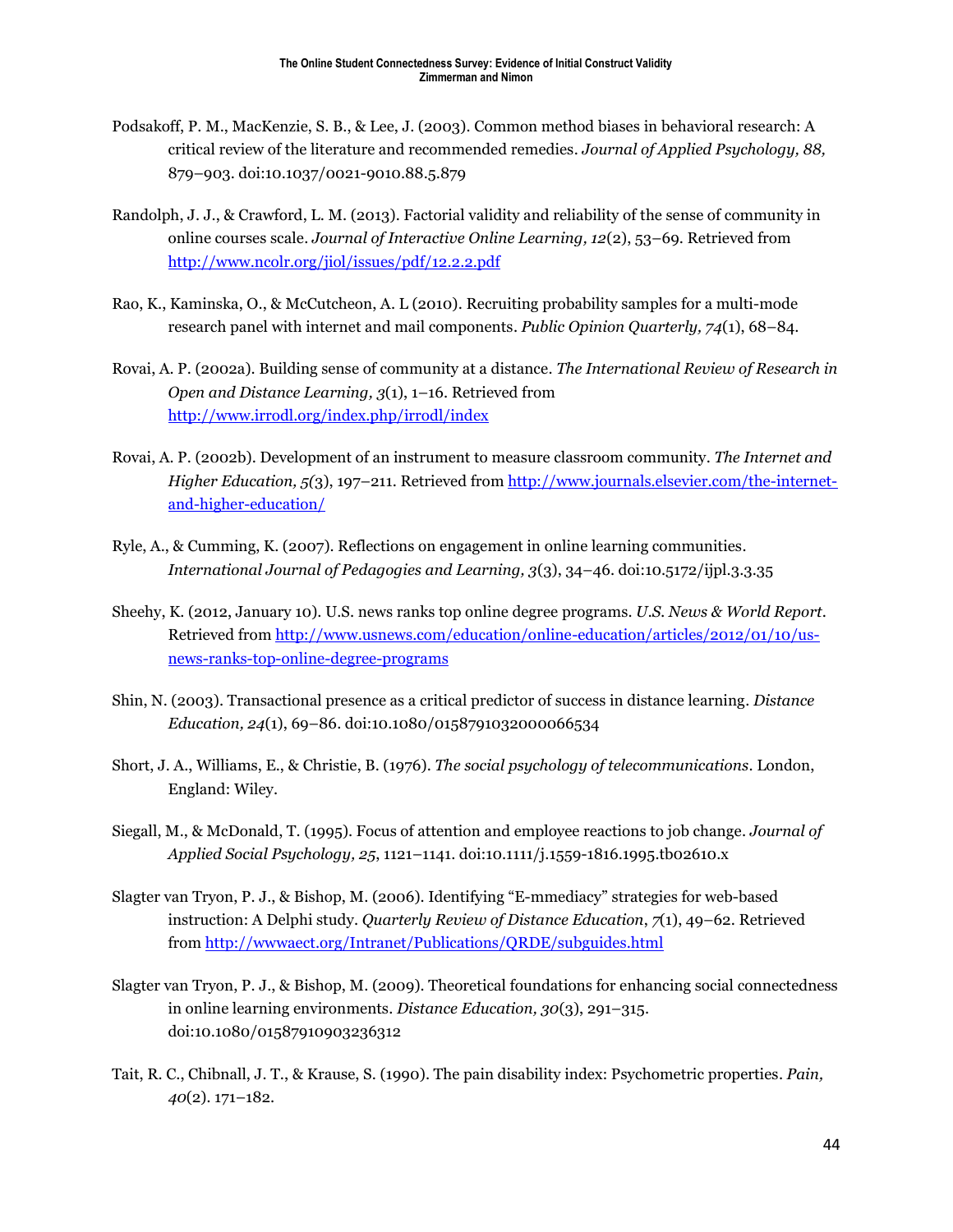- Tu, C., & McIsaac, M. (2002). The relationship of social presence and interaction in online classes. *American Journal of Distance Education, 16*(3). 131-150. doi:10.1207/S15389286AJDE1603\_2
- Walther, J. B. (1992). Interpersonal effects in computer-mediated interaction: A relational perspective. *Communication Research, 19*(2), 52–90.
- Ward, C., Fischer, R., Lam, F. S. Z, & Hall, L. (2009). The convergent, discriminant, and incremental validity of scores on a self-report measure of cultural intelligence. *Educational and Psychological Measurement, 69*, 85–105.
- Worthington, R. L., & Whittaker, T. A. (2006). Scale development research: A content analysis and recommendations for best practices. *Counseling Psychologist*, *34*, 806–838.
- Young, S. (2006). Student views of effective online teaching in higher education. *American Journal of Distance Education, 20*(2), 65–77. doi:10.1207/s15389286ajde2002\_2